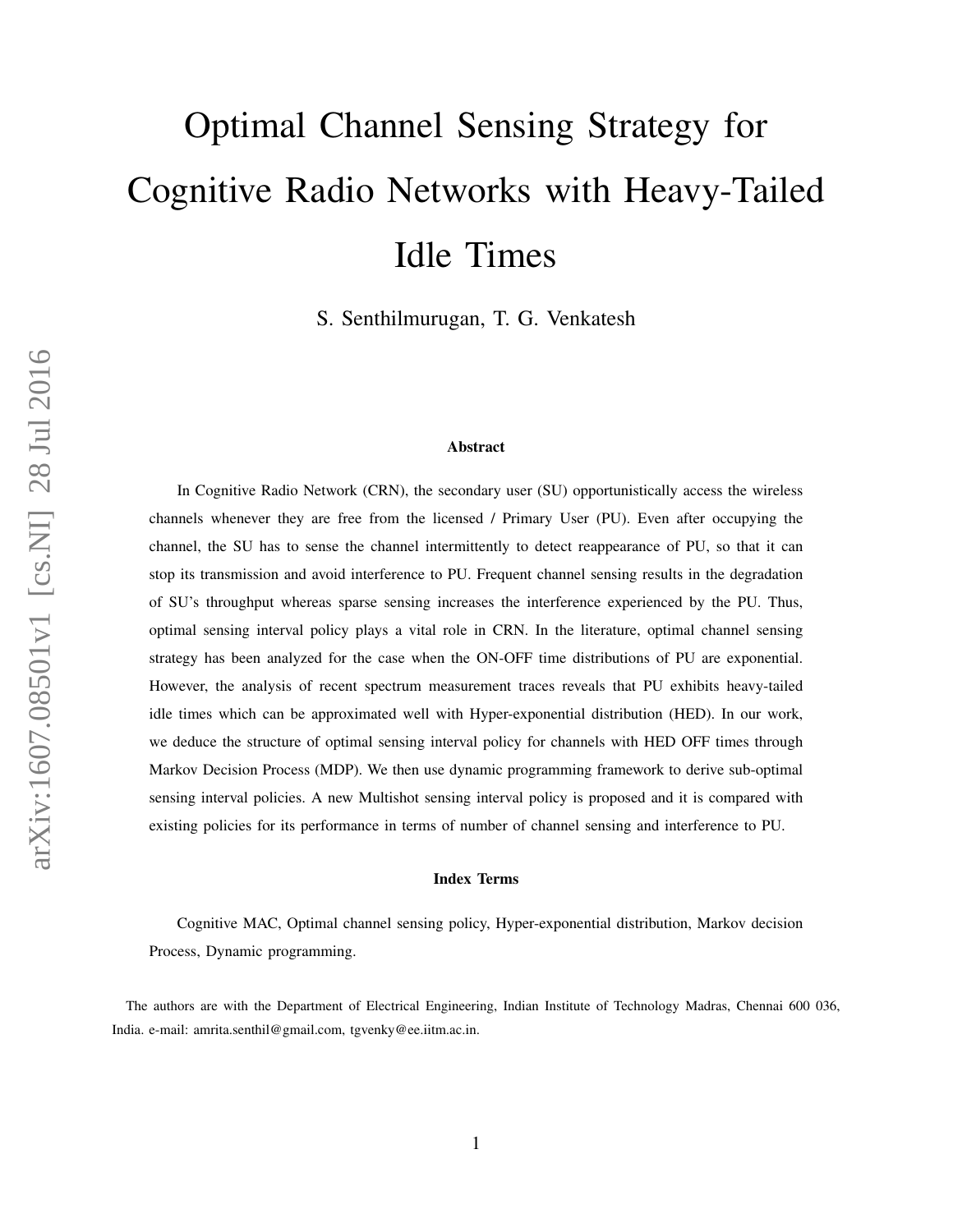#### I. INTRODUCTION

In recent years, usage of wireless devices such as smart phones, and laptops has grown exponentially. A major concern over this growth is that a large number of wireless devices are now trying to access limited wireless spectrum. Further spectrum measurement campaigns have shown that the fixed spectrum assignment policy for wireless devices has resulted in under utilization of the allotted bandwidth [\[1\]](#page-18-0). Hence, to solve this problem and to have better spectrum utilization, researchers have proposed the technique of Cognitive Radio Network (CRN). In CRN, the licensed bands are made available to unlicensed users, also called as Secondary Users (SUs) whenever the licensed or Primary User (PU) are not using the spectrum. In CRN, the channel sensing parameters of the SUs such as sensing time, sensing interval, and sensing accuracy have an impact on the performance of both secondary and primary network. Many works in literature [\[2\]](#page-18-1), [\[3\]](#page-18-2), [\[4\]](#page-19-0), [\[5\]](#page-19-1), [\[6\]](#page-19-2), [\[7\]](#page-19-3) and references therein have studied the effect of PHY and MAC layer sensing parameters on the throughput of the secondary network. Most of these papers have assumed the ON and OFF time distribution of channel occupancy of the PU to be exponential.

However, an in-depth analysis of spectrum measurement traces reveals that the idle times of ISM and GSM bands exhibit power law decay till some critical time after which it has exponential decay [\[8\]](#page-19-4), [\[9\]](#page-19-5). By power law decay, we mean that the log-log plot of probability density function  $(p.d.f)$  of channel idle times, given by  $f_X(x) \propto x^{-a}$ , will be a straight line with negative slope −*a*. The data sets with above behavior have been shown to be well modeled with Hyper-exponential distribution (HED) [\[10\]](#page-19-6), [\[11\]](#page-19-7). Similarly, Sharma *et al.* [\[12\]](#page-19-8) have simulated 802.11 WLAN clients-server model in OPNET simulator and have observed that the channel idle times can be modeled using HED distribution. The authors of [\[13\]](#page-19-9) and [\[14\]](#page-19-10) have proposed an optimal SU sensing / transmission strategy to maximize the throughput of SU with constraint on PU packet collision for generalized as well as hyper-exponential PU idle time distributions.

Many of the existing works have made the unrealistic assumption that SUs have full-duplex capability. A full duplex SU can transmit signal and detect the reappearance of PU at the same time. However, the design of full-duplex system with acceptable PU detection probability is highly complex. Further, it increases the energy consumption of the SU. A promising use-case scenario of secondary network is the wireless sensor network wherein it is not cost effective to deploy full-duplex SU. Considering the practical difficulties in implementing full-duplex SU,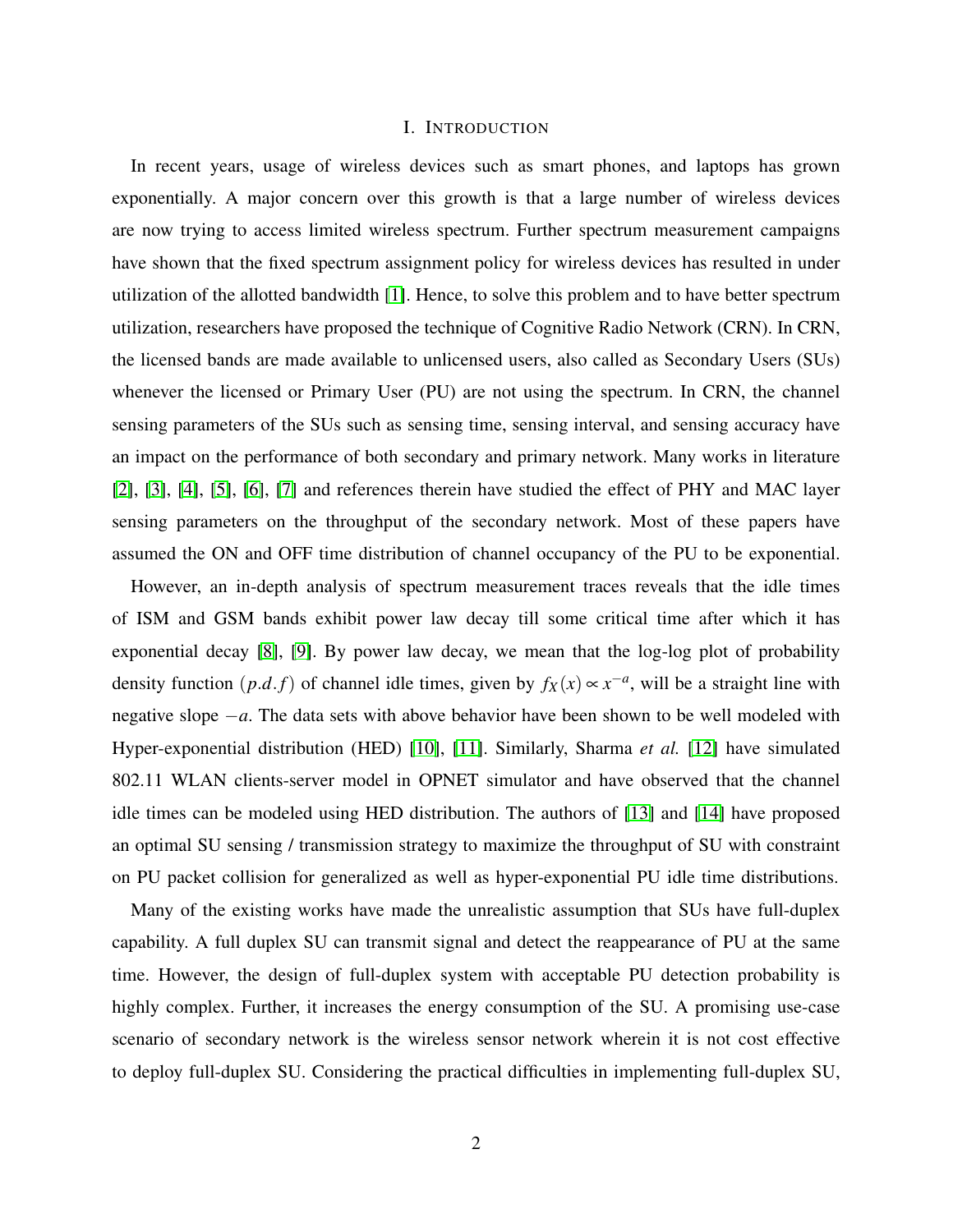we look at the design of opportunistic secondary network that has half-duplex capability. In a full-duplex system the SU can stop its transmission as soon as the PU is detected. Thus the interference to PU can be kept minimal (maximum of one PU packet as a result of packet header corruption). However in the case of half-duplex system the interference of SU with PU is in general more than that of full-duplex case and can be as large as the inter-sensing duration. Thus the problem of finding optimal sensing strategy becomes even more crucial in the half-duplex system.

The major contribution of our work which differs from the existing literature on channel sensing strategies [\[7\]](#page-19-3), [\[13\]](#page-19-9), [\[14\]](#page-19-10) in CRN are as follows: In contrast to [\[7\]](#page-19-3), we model PU OFF times as HED which is more realistic. Secondly, we have designed an optimal channel sensing interval framework considering half-duplex SUs whereas [\[13\]](#page-19-9), [\[14\]](#page-19-10) have assumed full-duplex SUs. Finally, we frame optimization problem that tries to minimise both the cost for number of channel sensing and the cost of interference to PU by choosing optimal channel sensing intervals. We have used dynamic programming to derive the optimal channel sensing interval policy in our work. Interest readers can look into [\[15\]](#page-19-11), [\[16\]](#page-19-12) on applying dynamic programming to other optimization problems in CRN.

The important insight of our work is that the constant periodic sensing policy is not an optimal solution for non-exponential PU OFF times. We have proved the above point by deducing the structure of optimal solution using Markov Decision Process (MDP). We further suggest a new sub-optimal policy called "Multishot sensing interval policy" which outperforms existing suboptimal channel sensing policies in the literature [\[17\]](#page-19-13).

The rest of the paper is organized as follows: A brief overview of system model is given in section [II.](#page-3-0) In section [III,](#page-4-0) we formulate the optimization problem which balances the number of SU channel sensing and interference to PU. The structure of optimal solution is derived using MDP in section [IV.](#page-6-0) In section [V,](#page-8-0) the different sub-optimal channel sensing interval policies are proposed . Section [VI](#page-12-0) compares the performance of sub-optimal policies under various channel traffic conditions through simulation. Section [VII](#page-15-0) studies the effect channel sensing parameters. Finally, we conclude the paper in section [VIII.](#page-18-3)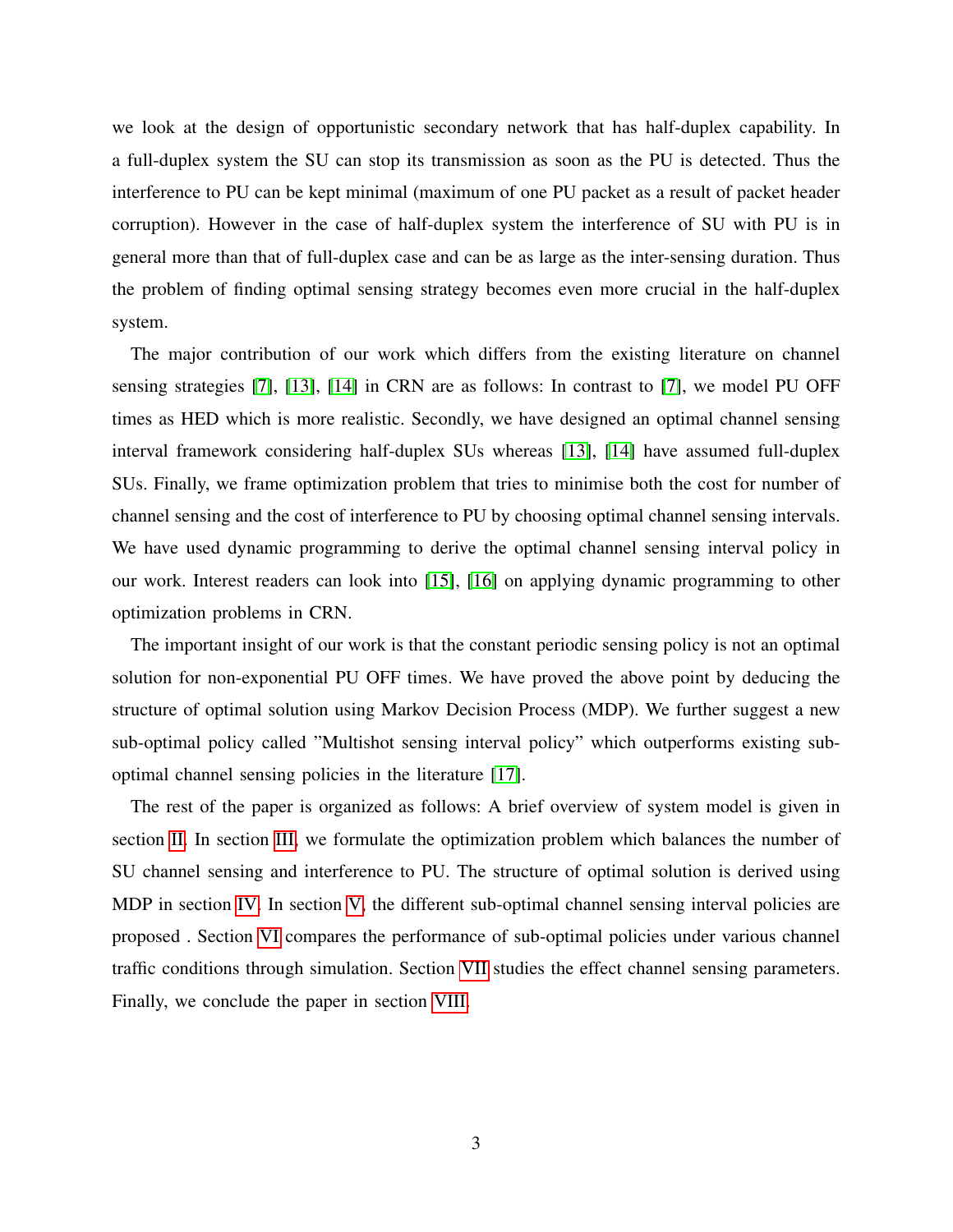#### II. SYSTEM MODEL

<span id="page-3-0"></span>We consider CRN having half-duplex SUs. Following the studies on spectrum measurement traces, we model the OFF time distribution of PU to be heavy tailed. As mentioned earlier, the heavy-tailed idle times (OFF times) of PU are well-modeled as K-phase HED distribution,

<span id="page-3-2"></span>
$$
f_X(x) = \sum_{i=1}^{K} p_i \lambda_i e^{-\lambda_i x}.
$$
 (1)

where  $p_i$ 's are the phase probabilities such that  $\sum_{i=1}^{K} p_i = 1$ , and  $\lambda_i$ 's are the rates of mixture of exponential distribution  $[8]$ . <sup>[1](#page-3-1)</sup> The realistic spectrum measurement traces can be used to estimate the parameters  $p_i$ 's and  $\lambda_i$ 's of HED as shown in [\[8\]](#page-19-4). Suppose the SU sense the channel to be free from the primary user and occupies it. Let  $T_0$  be the time at which SU occupies the channel. In order to avoid interference to PU, the half-duplex SU has to limit its transmission duration and intermittently sense the channel for the reappearance of PU. Let the sensing instants of SU fall at time instants  $T_1, T_2, ..., T_N$  where the index N denotes the sensing instant at which SU detects the presence of PU. We denote the channel sensing intervals  $(T_1 - T_0)$ ,  $(T_2 - T_1)$ ,...,  $(T_N - T_{N-1})$  by *I*1, *I*2,..., *IN*, respectively as indicated in Fig. [1.](#page-5-0) Our formulation of the optimal sensing interval policy minimizes the number of sensing as well as the cost involved in the interference to PU.

We assume that SU immediately access the channel when PU goes from ON state to OFF state. We have also studied the effect of delayed occupancy of the channel in section [VII.](#page-15-0) The residual PU OFF time at  $j<sup>th</sup>$  sensing instant,  $X_j$ , also has HED distribution with same  $(\lambda_i)_{i=1}^K$ but with different *pi*'s. For example, the phase probabilities of residual PU OFF time *X*<sup>1</sup> at first sensing instant  $T_1$ , denoted by  $p_1^1$ ,  $p_2^1$ , ...,  $p_K^1$ , can be calculated as follows:

$$
Pr(X_1 > x) = Pr(X > I_1 + x | X > I_1) = \frac{\sum_{i=1}^{K} p_i e^{-\lambda_i (I_1 + x)}}{\sum_{k=1}^{K} p_k e^{-\lambda_k I_1}} = \sum_{i=1}^{K} p_i^1 e^{-\lambda_i x},
$$
(2)

where  $p_i^1$  is given as

$$
p_i^1 = \frac{p_i e^{-\lambda_i I_1}}{\sum\limits_{k=1}^K p_k e^{-\lambda_k I_1}}, \quad i = 1, 2, ..., K.
$$
 (3)

<span id="page-3-1"></span><sup>1</sup> The random variable *X* is said to follow HED if *X* is, with probability  $p_i$ , exponentially distributed with parameter  $\lambda_i$  for  $i = 1, 2, \ldots, K$ .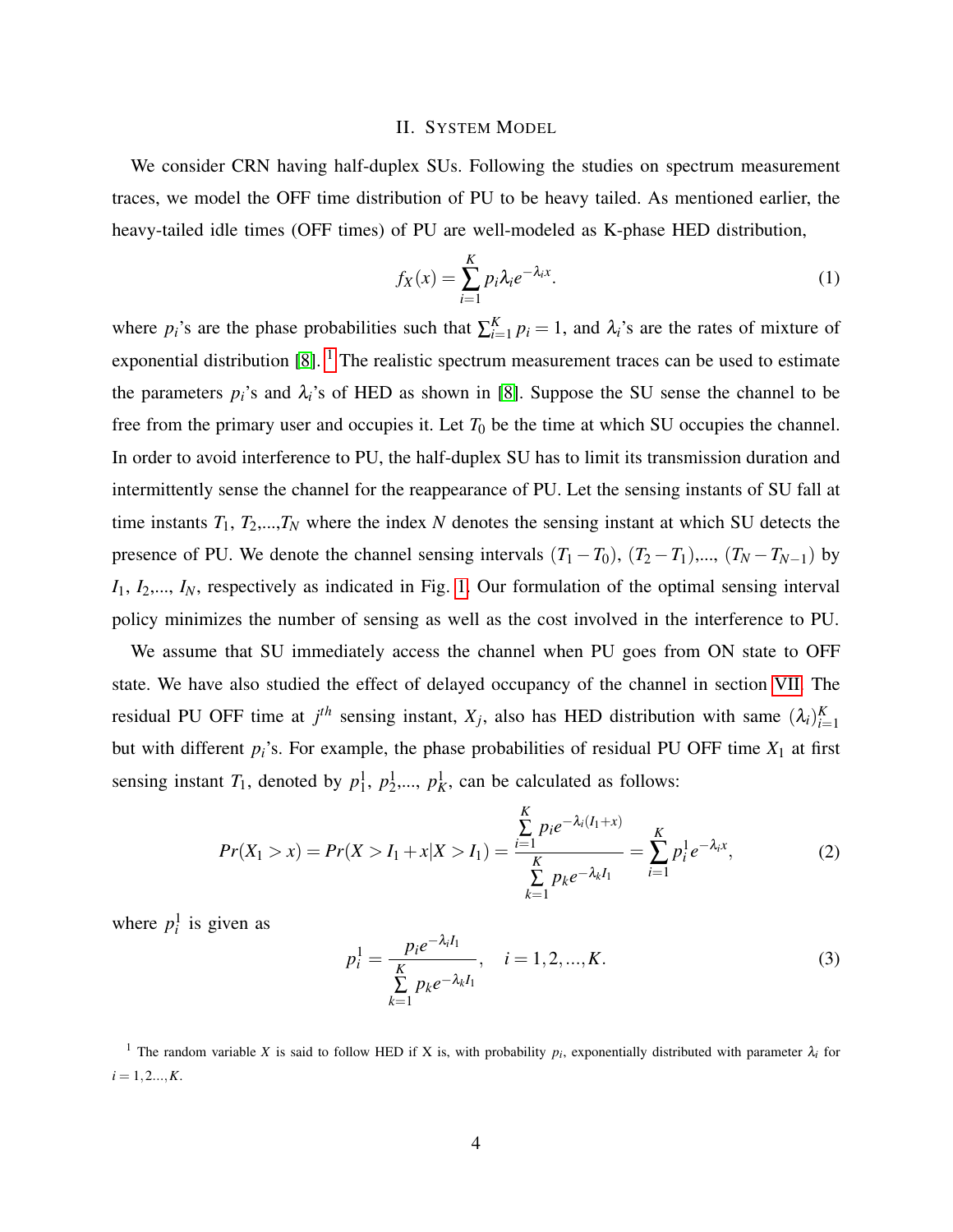In general, the phase probabilities at  $j<sup>th</sup>$  sensing instant  $T_j$  are given by

<span id="page-4-2"></span>
$$
p_i^j = \frac{p_i e^{-\lambda_i (I_1 + I_2 + \dots + I_j)}}{\sum_{k=1}^K p_k e^{-\lambda_k (I_1 + I_2 + \dots + I_j)}}, \quad i = 1, 2, ..., K.
$$

which can be rewritten as

$$
p_i^j = \frac{p_i^{j-1} e^{-\lambda_i I_j}}{\sum_{k=1}^K p_k^{j-1} e^{-\lambda_k I_j}}, \quad i = 1, 2, ..., K.
$$
 (4)

Let *C<sup>S</sup>* denote the cost per channel sensing. Let *C<sup>I</sup>* denote the cost which is a measure of the interference to PU per unit time. The costs  $C_S$  and  $C_I$  can be a measure of channel sensing/switching energy and SU retransmission energy, respectively. Alternatively, they can represent the time for channel sensing/switching and the time for SU retransmission. We now define an indicator random variable  $1_{Interf,j}$  to represent the SU's interference to PU in  $(j+1)^{th}$  sensing interval as follows:

$$
1_{Interf,j} = \begin{cases} 1, & X_j \le I_{j+1} \\ 0, & otherwise. \end{cases}
$$
 (5)

.

Then, the average amount of interference to PU in  $(j+1)$ <sup>th</sup> sensing interval, denoted as  $E[(I_{j+1} - I_{j+1})]$  $(X_j)1_{Interf,j}$ , is calculated as

<span id="page-4-1"></span>
$$
E[(I_{j+1}-X_j)1_{Interf,j}]=\int_{x_j=0}^{I_{j+1}}(I_{j+1}-x_j)\sum_{i=1}^K p_i^j\lambda_i e^{-\lambda_i x_j}dx_j=I_{j+1}-\sum_{i=1}^K p_i^j\frac{1-e^{-\lambda_i I_{j+1}}}{\lambda_i}
$$

Let  $\omega$  and  $\omega^c = 1 - \omega$  be the weights (importance) that we assign to balance the number of channel sensing by SU and Interference to PU. Thus, the average cost incurred by SU at *j th* channel sensing instant for choosing next sensing interval as  $I_{j+1}$  is given by

$$
C_j(I_{j+1}) = \omega C_S + \omega^c E[(I_{j+1} - X_j)1_{Interf,j}]C_I.
$$
\n
$$
(6)
$$

# III. FORMULATION OF OPTIMIZATION PROBLEM

<span id="page-4-0"></span>We formulate the problem of optimal channel sensing interval mechanism in this section. Let *N* be the sensing instant at which SU detects the presence of PU. *N* is given by  $N = \min\{n :$  $(\sum_{j=1}^{n} I_j) > X$ . Note that the sensing interval  $I_{j+1}$  is chosen by the SU at  $j^{th}$  sensing instant.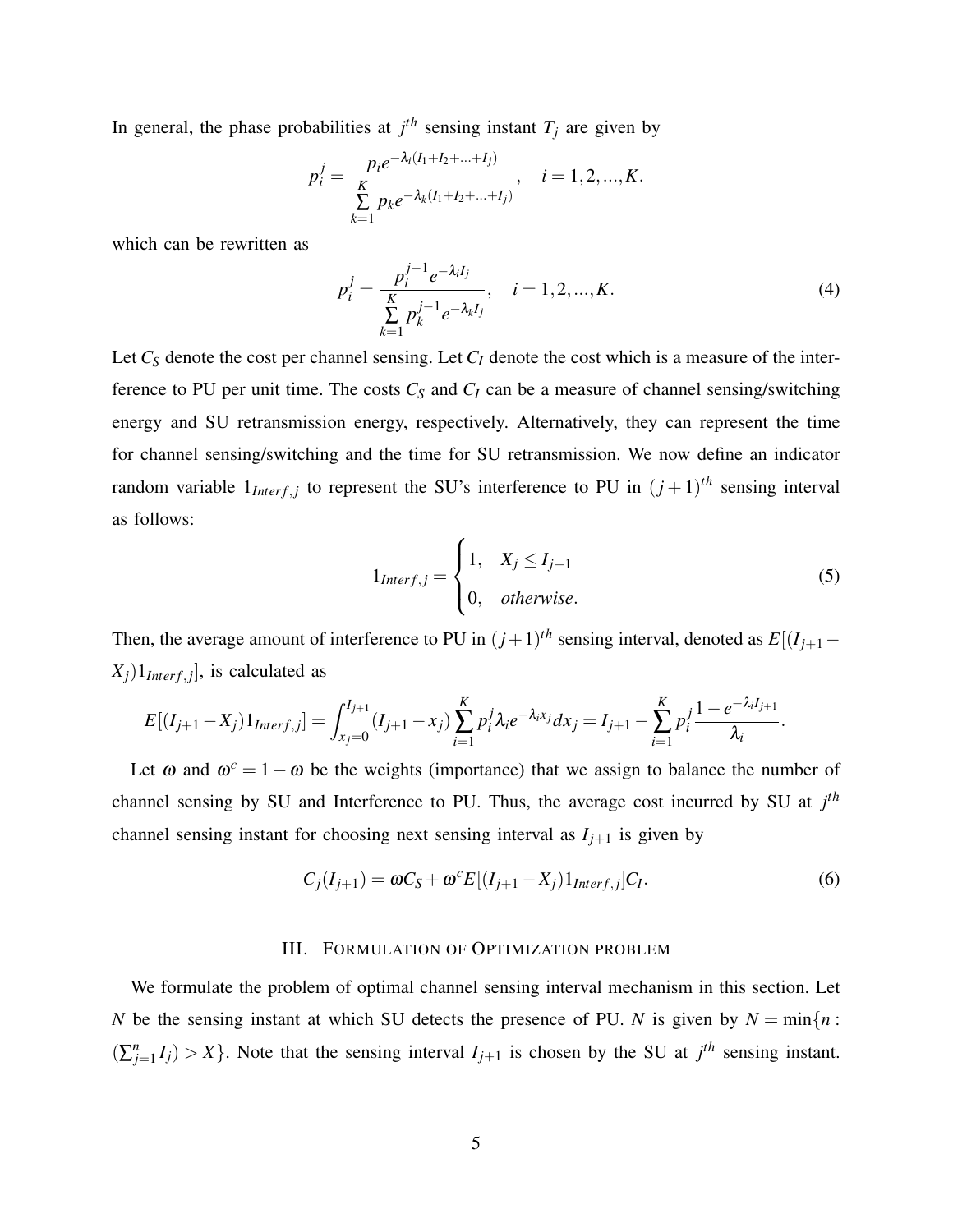<span id="page-5-0"></span>

Fig. 1: Channel sensing strategy followed by SU to detect the presence of PU

Let  $\gamma_j(I_{j+1})$  denote the probability that the residual OFF time  $X_j$  is greater than  $I_{j+1}$ . It is given by

$$
\gamma_j(I_{j+1}) = Pr(X_j > I_{j+1}) = \sum_{i=1}^K p_i^j e^{-\lambda_i I_{j+1}}.
$$

By using the average cost function per sensing instant given by [\(6\)](#page-4-1), the average total cost *CTotal* incurred by the SU during OFF time of the PU can be calculated as

$$
C_{Total} = C_0(I_1) + \gamma_0(I_1)\{C_1(I_2) + \gamma_1(I_2)\{C_2(I_3) + \gamma_2(I_3)\}\}\,\, (7)
$$

The total cost function *CTotal* can be rewritten as

<span id="page-5-1"></span>
$$
C_{Total}(I_1, I_2, ..., I_N) = C_0(I_1) + \gamma_0(I_1)C_1(I_2) + \gamma_0(I_1)\gamma_1(I_1)C_2(I_3) + ... + (\prod_{i=0}^{N-2} \gamma_i(I_{i+1}))C_{N-1}(I_N),
$$
  
= C\_0(I\_1) + \gamma\_0(I\_1)C\_1(I\_2) + \gamma\_0(I\_1 + I\_2)C\_2(I\_3) + ... + \gamma\_0(\sum\_{i=0}^{N-2} I\_{i+1})C\_{N-1}(I\_N), (8)

where we use the fact that  $\prod_{i=0}^{k} \gamma_i(I_{i+1}) = \gamma_0(\sum_{i=0}^{k} I_{i+1})$  to get the second equality. By observing the SU channel sensing activity in Fig. [1,](#page-5-0) we can also write total cost function, *CTotal* as

<span id="page-5-2"></span>
$$
C_{Total}(I_1, I_2, ..., I_N) = \omega E[N]C_S + \omega^c E[(I_1 + I_2 + ... + I_N) - X]C_I
$$
\n(9)

We now formally state our optimization problem as follows. Our objective is to find the optimal channel sensing intervals  $\{I_j^*\}_{j=1}^N$  $\sum_{j=1}^{N}$  such that  $C_{Total}$  is minimized, i.e.,

$$
\{I_1^*, I_2^*, \dots, I_N^*\} = \arg\min_{\{I_1, I_2, \dots, I_N\}} C_{Total}(I_1, I_2, \dots, I_N)
$$
\n(10)

Note that the variables in above optimization problem  $\{I_j\}$  take values from  $R^+$  and the sensing index *N* is a function of  $\{I_j\}$  and *X*.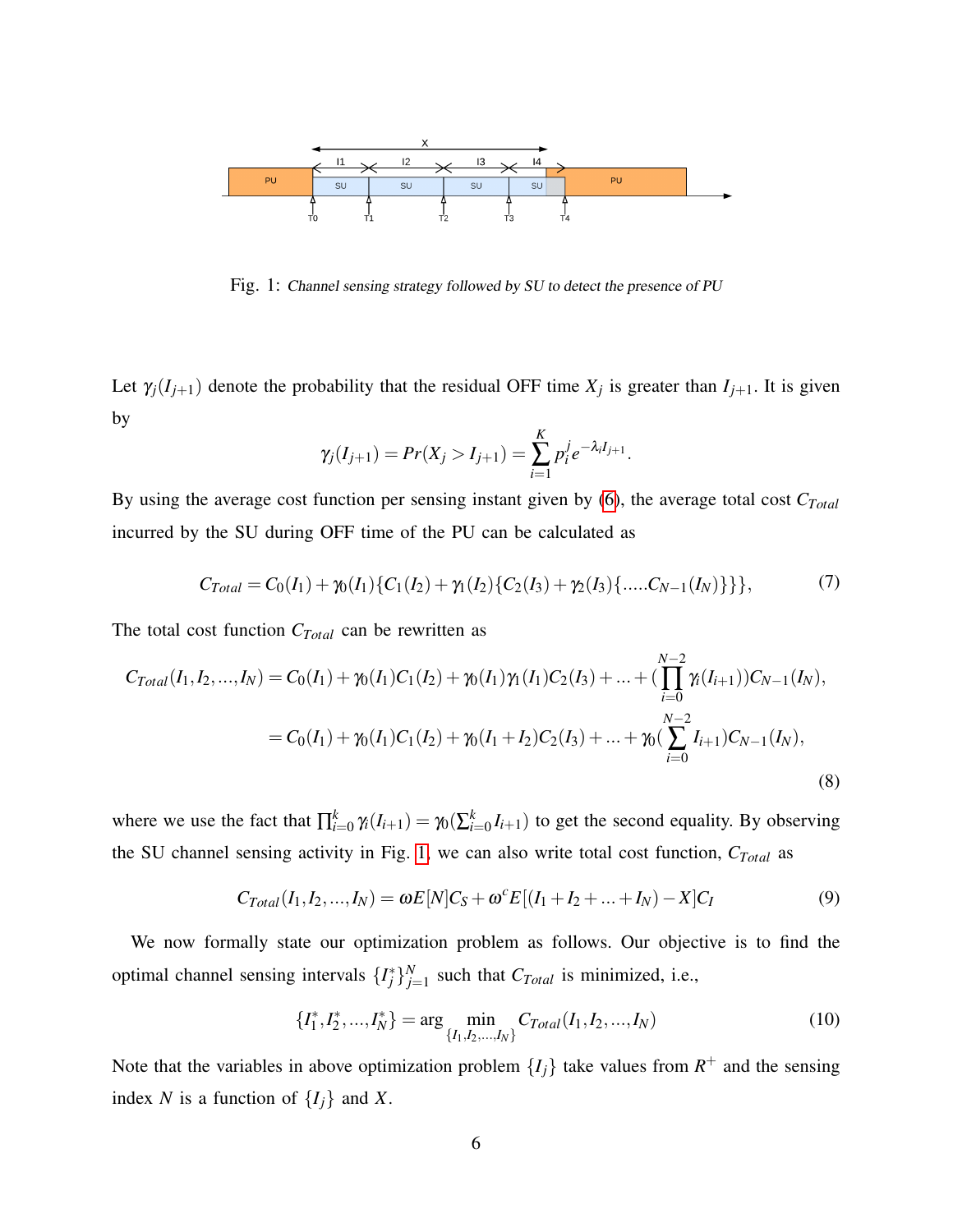#### IV. DYNAMIC PROGRAMMING FRAMEWORK

<span id="page-6-0"></span>A deep look into the system model and the objective function (Equations [\(8\)](#page-5-1) and [\(9\)](#page-5-2)) suggests that the SU at each sensing instant  $T_i$  has to select the next optimal sensing interval  $I_{i+1}$ considering the past sensing intervals to minimize the over-all cost of this sensing process. This observation suggests *Stochastic Dynamic Programming* (SDP) as a tool to solve the above optimization problem [\[18\]](#page-19-14). SDP is a generic method to solve very complex problems by breaking them into subproblems. In order to solve the optimization problem using SDP, the optimal solution should be decomposable into sub-problems. The total cost function *CTotal* defined in [\(8\)](#page-5-1) clearly has a decomposable optimal structure and hence we can use SDP to arrive at the optimal solution. We formulate the SDP as

<span id="page-6-1"></span>
$$
V_j^*(T_j) = \min_{I_{j+1} \ge 0} \{ C_j(I_{j+1}) + \gamma_j(I_{j+1}) V_{j+1}^*(T_{j+1}) \},\tag{11}
$$

where  $V_j^*(T_j)$  is the minimum cost at time  $T_j$ . If the value of  $V_N^*(T_N) = 0$ , the minimal cost *V* ∗  $C_0^*(T_0)$  will be same as optimal total cost  $C_{Total}^*$  through recursion of [\(11\)](#page-6-1).

# *A. Structure of Markov Decision Process*

We model the above optimization problem as a Markov Decision Process (MDP) with the state space as the set of all possible probability vectors  $P = [p_1, p_2, ..., p_K]$  such that  $\sum_{i=1}^{K} p_i = 1$ and  $p_i \geq 0$ . The action space of MDP be the whole non-negative real line  $R^+$ . At  $j<sup>th</sup>$  sensing instant, the probability vector  $P<sup>j</sup>$  is given as  $P<sup>j</sup> = [p<sub>1</sub><sup>j</sup>]$  $j_1, p_2^j$ 2 ,..., *p j*  $K$ <sup>*j*</sup><sub>*K*</sub>] with phase probabilities  $\{p_i^j\}$  $i^{j}$ <sub> $i^{k}$ </sub> of residual OFF time. The probability vector at zeroth sensing instant,  $P^0 = [p_1, p_2, ..., p_K]$ , be the initial state of MDP. The SU choose an action  $I_1$  from  $R^+$  at state  $P^0$  which will cost  $C_0(I_1)$ . In the first channel sensing instant, the state of the system will be in  $P<sup>1</sup>$ . The SU choose an action  $I_2$  which move the system to state  $P^2$ . Similarly, for the  $j<sup>th</sup>$  channel sensing instant, the state of the system will be in  $P^j$  which depends only on the previous state  $P^{j-1}$  and the action  $I_j$ ( satisfies Markovian property). The cost for choosing an action  $I_{j+1}$  at  $P^j$  state will be  $C_j(I_{j+1})$ given by [\(6\)](#page-4-1).

*1)* Countable state space: Note that when a SU starts from state  $P^0$ , there is a countable set of states that SU can reach in future [\[17\]](#page-19-13). Since the state space is a countable set, we restrict to MDP policies that choose non-randomized action  $I_j$  at each state and the action depends only on current state [\[19\]](#page-19-15).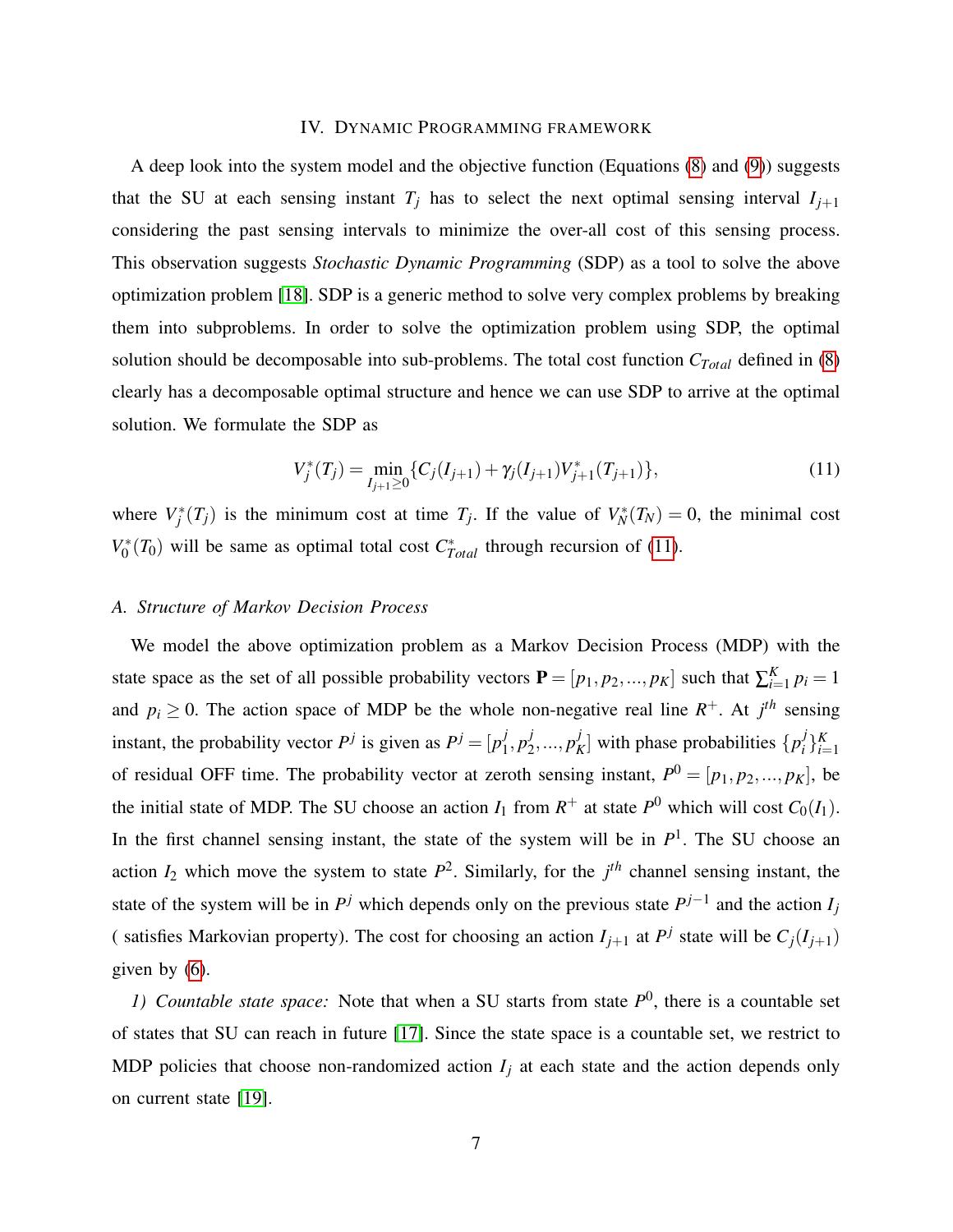*2) Compact action space:* The action space of the above MDP can be restricted to the compact set  $[0,\overline{I}]$  without loss of optimality. The  $\overline{I}$  is the upper bound on channel sensing intervals  $\{I_i\}$ that the SU can choose from  $R^+$  and is given as (Lemma III.4 in [\[17\]](#page-19-13))

<span id="page-7-1"></span>
$$
\overline{I} = \left(\frac{1}{\omega^c}\right) \{ \overline{\nu} + 1 + \frac{1}{(\min_j \lambda_j)} \},\
$$

where  $\bar{v}$  is the upper bound on the total expected cost when SU always take channel sensing interval of unit length,  $\bar{v} := \omega^c + \omega(1 + 1/\min_j \lambda_j)C_I$ .

We have shown that the MDP structure of our optimization problem has countable state space, compact action space and a non-negative cost function. From the above discussion, we conclude that the optimal policies for MDP can be restricted to non-randomized decision policies and the action space is restricted to  $[0,\bar{I}]$ . Thus, the minimum total cost function can be achieved by the minimal solution of the following SDP [\[20\]](#page-19-16):

$$
V(P) = \min_{I \ge 0} \{ \omega C_S + \omega^c E[(I - X)1_{X \le I}]C_I + Pr(X > I)V(P^1) \},\tag{12}
$$

where the random variable *X* follows HED with parameters  $\{\lambda_j\}_{j=1}^K$  and phase-probabilities *P*, the probability vector  $P<sup>1</sup>$  is a function of  $P$  and action  $I$ . The optimal channel sensing interval  $I^*$  for a given *P* is the one that minimizes the above equation.

# *B. Periodic sensing interval for exponential OFF times*

We now demonstrate the correctness of MDP framework by deriving the optimal sensing interval policy for the well-known case of channels with exponential OFF times. The exponential distribution can be considered as a special case of HED with number of phases  $K = 1$  with  $p_1 = 1$ and  $\lambda_1 = \lambda$ . Thus the above MDP framework can be used to derive the optimal sensing interval policy for exponential PU OFF time distribution. In this case, the residual OFF time at every sensing instant has same exponential distribution and thus results in one-state MDP problem, i.e.  $P^1 = P$ . The optimal sensing interval is found by minimizing the total cost function of SDP given below:

$$
V(P) = \min_{I \ge 0} \{ \omega C_S + \omega^c E[(I - X)1_{X \le I}]C_I + Pr(X > I)V(P) \}.
$$
 (13)

By substituting  $Pr(X > I) = e^{-\lambda I}$  and  $E[(I - X)1_{X \leq I}] = I - \frac{1 - e^{-\lambda I}}{\lambda}$  $\frac{e^{-\lambda t}}{\lambda}$  in the above equation and re-arranging,

<span id="page-7-0"></span>
$$
V(P) = \frac{\omega C_S + \omega^c C_I \left\{ I - \frac{1 - e^{-\lambda I}}{\lambda} \right\}}{1 - e^{-\lambda I}}
$$
(14)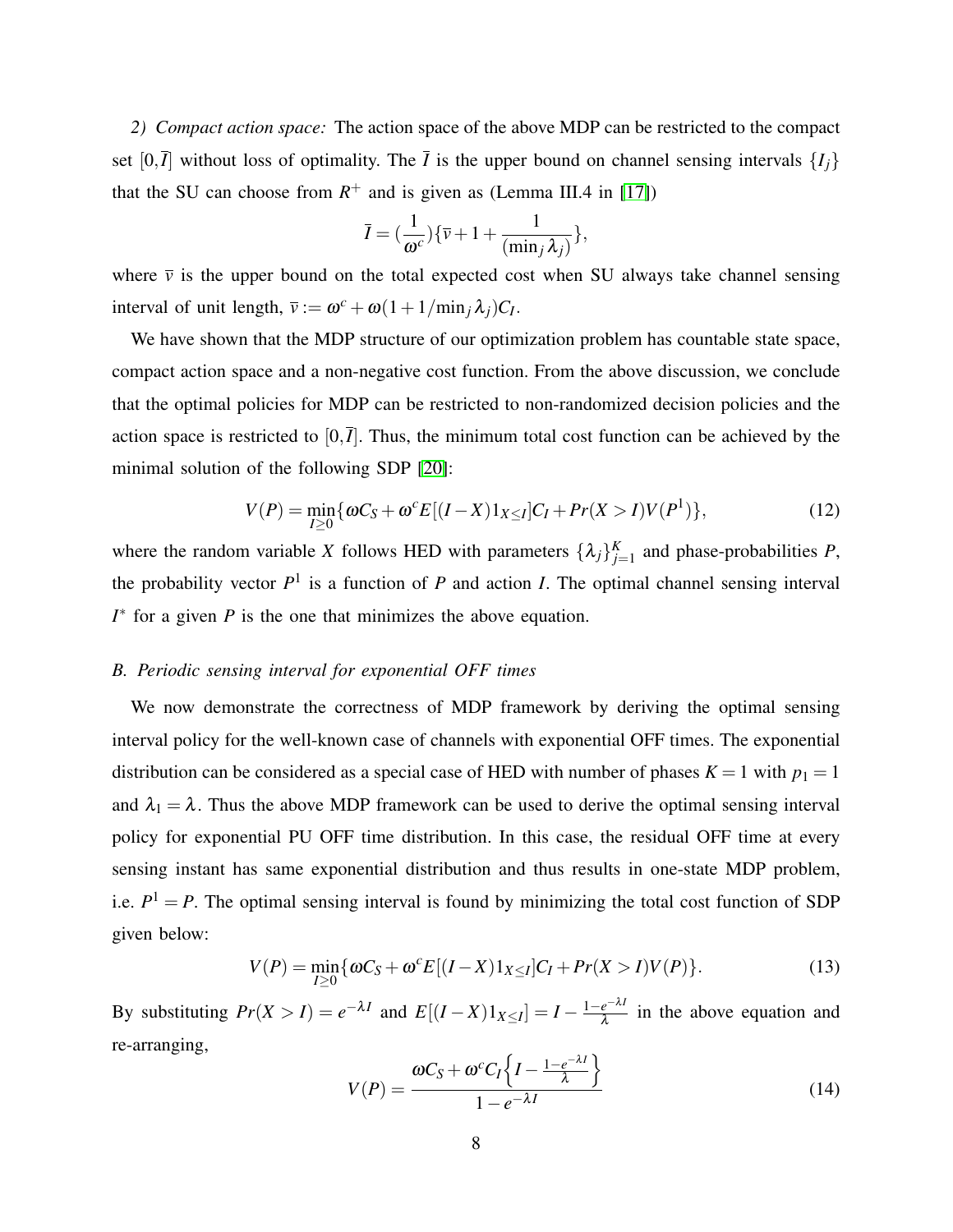The second derivative of above function is given as

<span id="page-8-1"></span>
$$
V'' = \frac{\omega^c C_I \lambda e^{-\lambda I}}{(1 - e^{-\lambda I})^3} \Big\{ (1 + e^{-\lambda I})(2 + \frac{\lambda \omega C_S}{\omega^c C_I} + \lambda I) - 4 \Big\},\,
$$

where  $(1 + e^{-\lambda I})(2 + \frac{\lambda \omega C_S}{\omega^c C_I})$  $\frac{\lambda \omega C_S}{\omega^c C_I} + \lambda I$  > 4 for *I* ≥ 0. Thus,  $V'' > 0$  for *I* ∈ [0,*I*] and hence the total cost function *V*(*P*) of SDP is a convex function. On differentiating Eq. [\(14\)](#page-7-0) w.r.t *I* and equating to zero, we get

$$
V' = \omega^c C_I \left\{ \frac{1 - e^{-\lambda I^*} (1 + \frac{\lambda \omega C_S}{\omega^c C_I} + \lambda I^*)}{(1 - e^{-\lambda I^*})^2} \right\} = 0
$$
  
=  $> 1 = e^{-\lambda I^*} (1 + \frac{\lambda \omega C_S}{\omega^c C_I} + \lambda I^*)$ 

Multiplying both sides of above equation by  $-e^{-1-\frac{\lambda \omega C_s}{\omega^c C_I}}$ , we get

$$
-e^{-1-\frac{\lambda \omega C_S}{\omega^c C_I}}=e^{-1-\frac{\lambda \omega C_S}{\omega^c C_I}-\lambda I^*}(-1-\frac{\lambda \omega C_S}{\omega^c C_I}-\lambda I^*)
$$

which can be written in the form  $z = xe^x$ , where  $x = (-1 - \frac{\lambda \omega C_s}{\omega^2 C_x})$  $\frac{\lambda \omega C_S}{\omega^c C_I} - \lambda I^*$ ) and  $z = -e^{-1-\frac{\lambda \omega C_S}{\omega^c C_I}}$ . The solution *x* of the above form  $z = xe^x$  is Lambert-W function [\[21\]](#page-19-17) at point *z*, i.e,

$$
-1-\frac{\lambda \omega C_S}{\omega^c C_I}-\lambda I^*=W_{-1}\Big(-e^{-1-\frac{\lambda \omega C_S}{\omega^c C_I}}\Big),
$$

where *W*<sub>−1</sub> denotes the branch of the Lambert-W function that is real-valued on the interval [-e<sup>-1</sup>,0] with values below -1. From the above equation, we will get the optimal sensing interval *I*<sup>\*</sup> which is used by SU at all sensing instants (i.e. periodic sensing interval *I*<sup>\*</sup>) as

$$
I^* = -\frac{1}{\lambda} - (\omega/\omega^c) \frac{C_S}{C_I} - \frac{W_{-1}(-e^{-1-\lambda(\omega/\omega^c)*(C_S/C_I)})}{\lambda}.
$$
 (15)

Thus, we have shown that [\(15\)](#page-8-1) is equivalent to the results derived in [\[7\]](#page-19-3). We have also proven that the optimal sensing policy for exponential OFF time distribution is periodic sensing with sensing interval *I*<sup>\*</sup>.

#### V. SUB-OPTIMAL POLICIES

<span id="page-8-0"></span>The Hyper-exponential distribution given in [\(1\)](#page-3-2) is a convex combination of exponential distributions. Using the concepts of reliability theory, we can show that HED has Decreasing Failure Rate, i.e. the probability  $\gamma_j(I_{j+1}) = Pr(X_j > I_{j+1})$  is increasing with increase in 'j' [\[15\]](#page-19-11). As a result, the optimal policy for [\(11\)](#page-6-1) should account for infinite number of optimal actions/sensing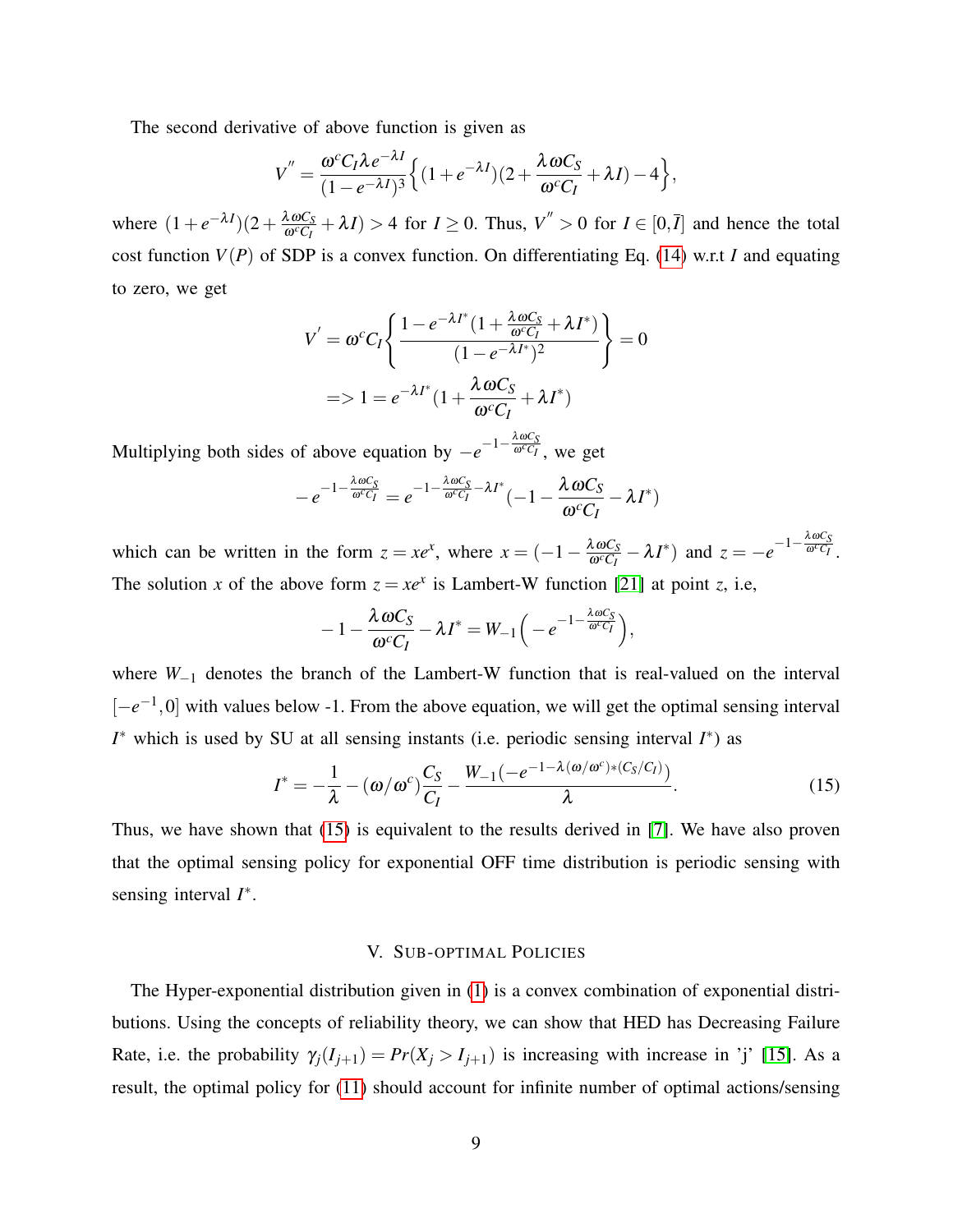intervals  $I_j^*$ *N*  $\sum_{j=1}^{N}$  for *N* → ∞. Moreover, the formulated MDP problem has continuous state space and action space. Thus the derivation of optimal sensing intervals (i.e actions) for HED OFF time is computationally complex and we are going for suboptimal policies. First, we adapt some of the existing sub-optimal policies [\[17\]](#page-19-13) for our cost function given in [\(16\)](#page-9-0). We then suggest a new policy called "Multishot sensing interval policy" which outperforms existing sub-optimal policies in many scenarios.

## *A. Exponential sensing interval policy*

In exponential channel sensing interval policy, the secondary user at each sensing instant selects the next sensing interval which is a realization of exponential random variable with parameter λ*e*. At every sensing instant (state), the SU's sensing interval (action) is an exponential random variable with parameter  $\lambda_e$ . The optimal exponential parameter  $\lambda_e^*$  is derived as follows: The total cost function, *CTotal* for the exponential sensing interval policy is calculated as:

$$
C_{Total}(I_1, I_2, ..., I_N) = \omega C_S E[N] + \omega^c E[(I_1 + I_2 + ... + I_N) - X]C_I,
$$
\n(16)

<span id="page-9-0"></span>where  $E[X], E[N] \& E[I_1 + I_2 + ... + I_N]$  are

$$
E[X] = \sum_{j=1}^{K} p_j/\lambda_j,
$$
  
\n
$$
E[N] = \lambda_e E[X] + 1,
$$
  
\n
$$
E[I_1 + I_2 + ... + I_N] = \frac{1}{\lambda_e} E[N] = E[X] + \frac{1}{\lambda_e}.
$$

Substituting the above values in [\(16\)](#page-9-0), we will get *CTotal* for exponential sensing interval policy as

$$
C_{Total,Exp} = \omega C_s \lambda_e E(X) + \omega C_s + \frac{\omega^c}{\lambda_e} C_I
$$
\n(17)

Taking the first and second order derivative of  $C_{Total, Exp}$  with respect to  $\lambda_e$ , we get

<span id="page-9-1"></span>
$$
\lambda_e^* = \sqrt{\frac{\omega^c C_I}{\omega C_s E[X]}},\tag{18}
$$

and the minimal total cost as

<span id="page-9-2"></span>
$$
C_{Total,Exp}^* = \omega C_s + 2\sqrt{\omega \omega^c C_s E[X] C_I}.
$$
\n(19)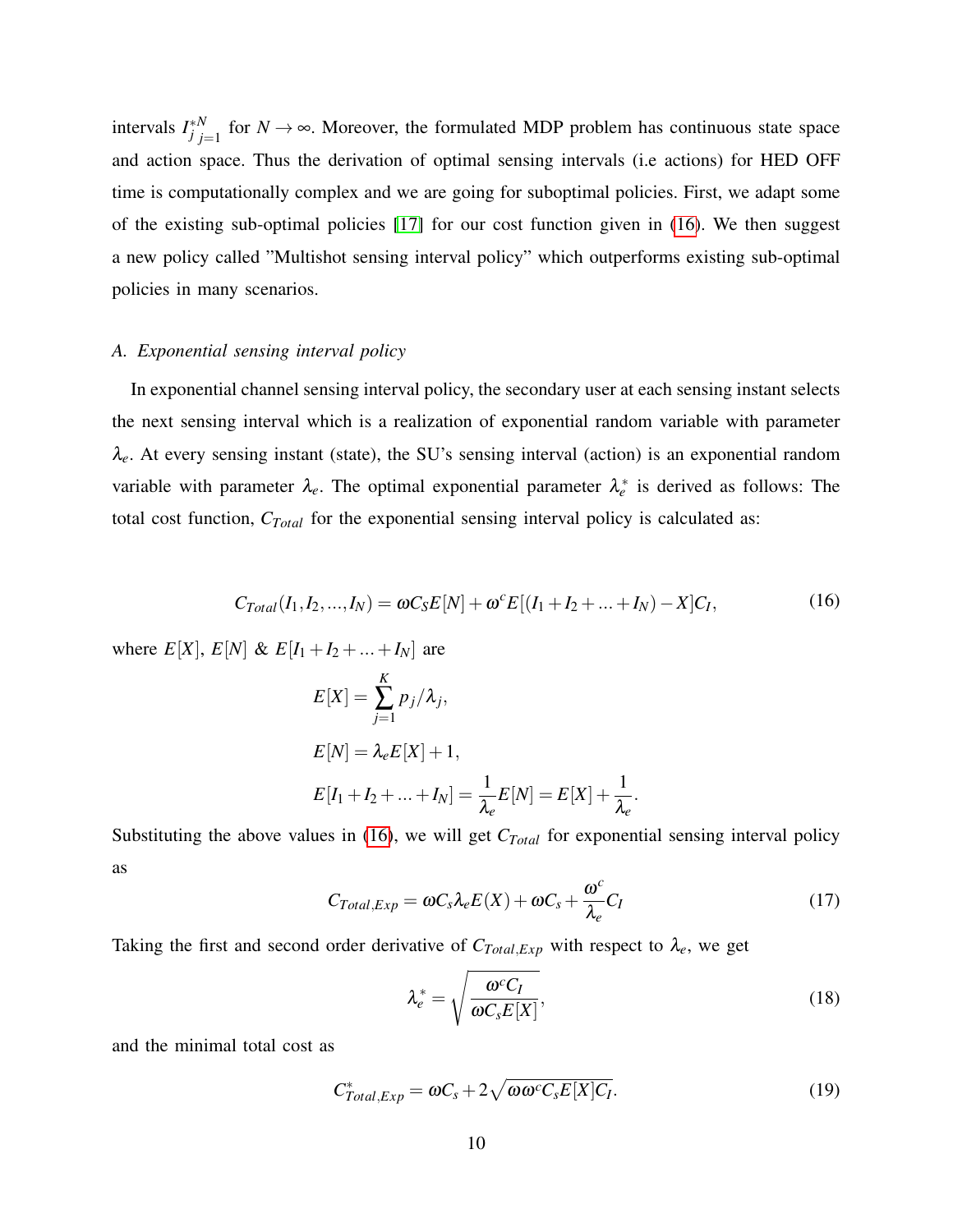Thus, the SU at each sensing instant will take value from exponential distribution with parameter  $\lambda_e^*$  as the next channel sensing interval. We plot the optimal parameter  $\lambda_e^*$  given in [\(18\)](#page-9-1) against weight  $\omega$  in Fig. [2](#page-10-0) using numerical computation in C++. In our simulation, we vary the channel load by only varying the HED OFF times as in [\[8\]](#page-19-4). Thus the average PU OFF time  $E(X)$ decreases with increase in channel load. We can observe from Fig. [2](#page-10-0) that the mean optimal sensing interval  $I_e^* = 1/\lambda_e^*$  decreases with increase in channel load condition. Further, we can also notice that SU sense the channel frequently when more importance is given to reduce interference to PU, i.e.  $\omega \sim 0$ .

<span id="page-10-0"></span>

Fig. 2: Optimal exponential parameter  $I_e^*$  for different weightage  $\omega$  with costs  $C_s = 10$  and  $C_I = 5$  for HED parameters in [\[8\]](#page-19-4).

#### *B. One-stage sensing interval policy*

One-stage sensing interval policy is a policy improvement over first stage (zeroth sensing instant) of existing exponential sensing interval policy. In one-stage sensing policy, the SU uses the SDP formulation given in  $(11)$  to select only the first sensing interval  $I_1$ . Thereafter, the SU follows exponential sensing interval policy by replacing random variable *X* with *X*<sup>1</sup> following residual HED OFF time distribution with phase probabilities  $P^1$ . The value of  $V_1^*$  $T_1^*(T_1)$  in [\(11\)](#page-6-1) will be  $C^*_{Total,Exp}(X_1)$ , as given in [\(19\)](#page-9-2).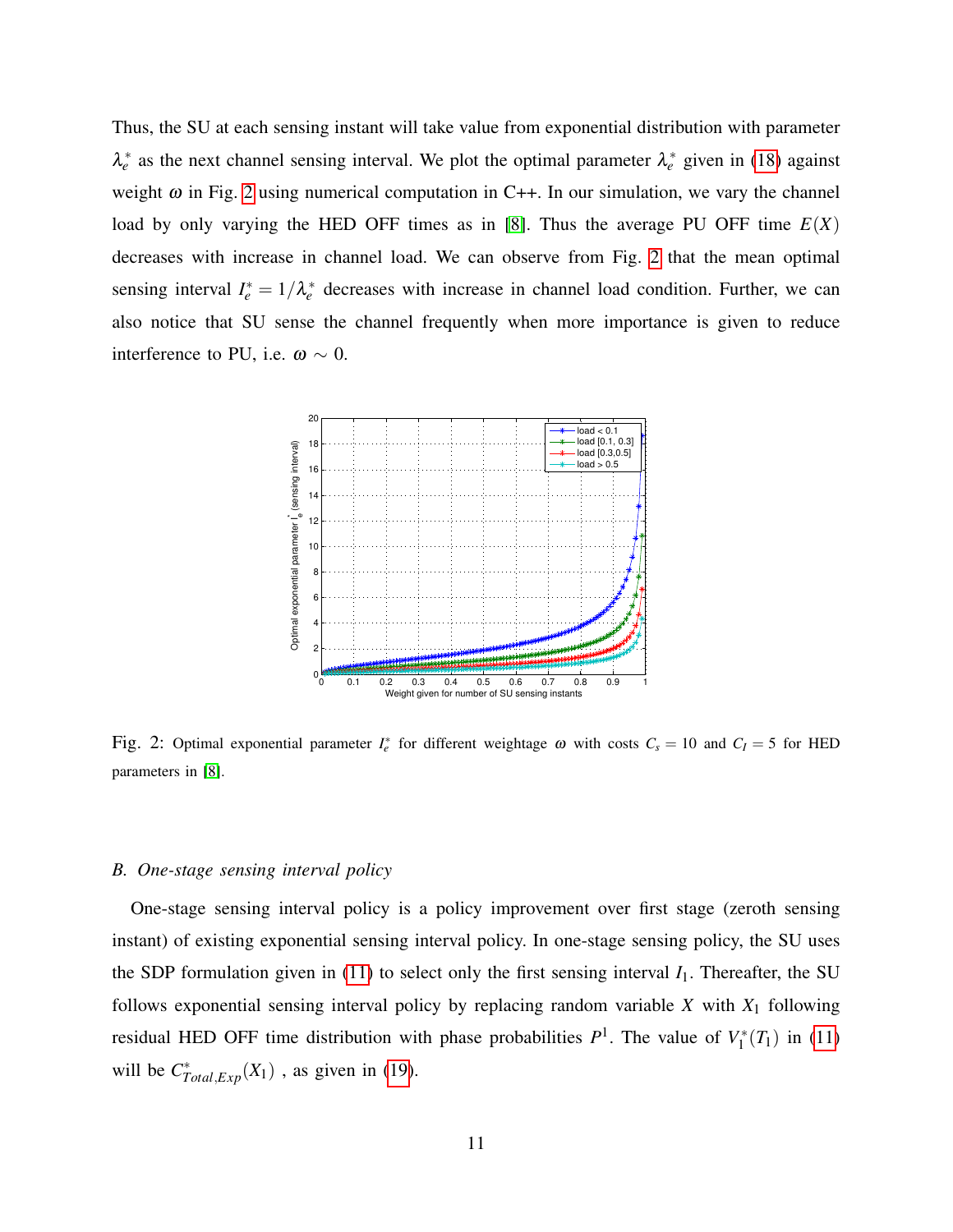The optimal parameters *I* ∗  $\lambda_1^*$  and  $\lambda_{1e}^*$  $i_e$  for one-stage sensing interval policy are derived as follows: (i) Evaluate the upper bound on sensing interval, i.e.  $\bar{I}$  using [\(12\)](#page-7-1).

(ii) Vary the values of  $I_1$  from zero to  $\overline{I}$  in steps of  $\Delta$  (In our simulation, we set  $\Delta = 1e^{-4}$  based on analysis of  $E(X)$ )

(iii) For each values of  $I_1$ , calculate the cost  $C_0(I_1)$  and probability vector  $P^1$  using [\(6\)](#page-4-1) & [\(4\)](#page-4-2), respectively. For the remaining stages, the exponential sensing interval policy is used.

(iv) For each value of  $I_1$ , the parameter  $\lambda_1^*$  $i_e$ <sup>\*</sup> of exponential sensing interval policy is calculated using [\(18\)](#page-9-1) by replacing  $E(X)$  with  $E(X_1) = \sum_{i=1}^{K} p_i^1 \lambda_i$ . Similarly, the  $C_{Exp}^*$  is calculated using [\(19\)](#page-9-2) with  $E(X_1)$ .

(v) The total cost of one-stage policy,  $C_{Total}(I_1, \lambda_{1e})$ , is given as

<span id="page-11-0"></span>
$$
C_{Total,One-stage}(I_1, \lambda_{1e}) = C_0(I_1) + Pr(X > I_1)C_{Exp}^*(I_1, \lambda_{1e})
$$
\n(20)

The value of  $I_1$  which minimizes the  $C_{Total,One-stage}(I_1, \lambda_{1e})$  is taken as the optimal first sensing interval  $I_1^*$ <sup>\*</sup>/<sub>1</sub> and its corresponding exponential parameter is taken as  $\lambda_{1}^*$  $i_e$  for one-stage sensing interval policy.

## *C. Multishot sensing interval policy*

We propose a new sub-optimal policy called "Multishot sensing interval policy" based on the observation that the probability vector  $P^j \to [1,0,...,0]$  as  $j \to \infty$  when we rearrange HED parameters such that  $\lambda_1 < \lambda_2 < ... < \lambda_K$ . At zeroth sensing instant, SU assumes idle time to follow exponential random variable with parameter  $\lambda_K$  and uses periodic sensing interval policy to derive the first sensing interval  $I_1$ . If the channel is still idle at the first sensing instant, SU assumes that idle time was generated by exponential random variable with parameter  $\lambda_{K-1}$  and uses periodic sensing interval policy to derive *I*2. SU keeps on changing parameter of exponential RV till it reaches  $(K-1)$ <sup>th</sup> sensing instant where it uses  $\lambda_1$  to derive  $I_K$ . If the channel is still free from PU, the SU uses  $I_K$  as the sensing interval for the remaining sensing instants. We will prove through simulation that multishot policy outperforms existing sub-optimal policies in most of the test-cases.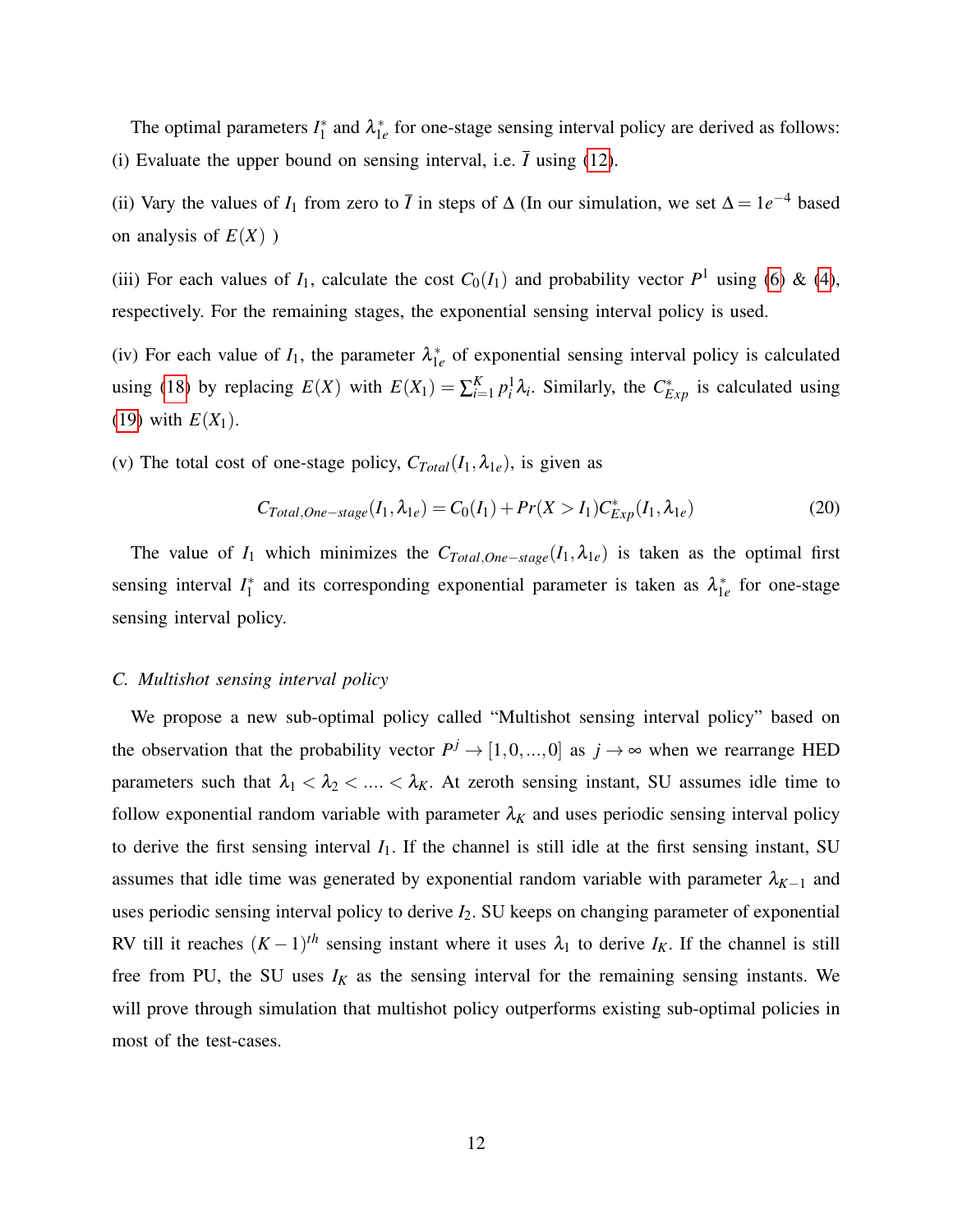## *D. Computational complexity of suboptimal policies*

We now compare the computational complexity in obtaining the optimal parameters of onestage and multishot sub-optimal channel sensing policies. In case of exponential and multishot policy, the expected number of times the sensing interval is computed is a bounded constant and hence the order of complexity is  $\mathcal{O}(1)$ . For the case of one-stage sub-optimal policy, we fix the appropriate time step  $\Delta$  and then evaluate Eq.[\(20\)](#page-11-0) for  $Z = \frac{7}{4}$  $\frac{1}{\Delta}$  number of times to get the optimal parameters. We can observe that the order of complexity of one-stage sub-optimal policy is  $\mathcal{O}(Z)$ .

In similar lines to that of one-stage sub-optimal policy, it is possible to derive Mth stage suboptimal policy but the computational complexity will be of order  $\mathcal{O}(Z^M)$ . As the number of stages M increases, the suboptimal policy gets closer to the optimal solution. When  $M \rightarrow \infty$ , we will get the optimal policy (based on the observation that the vector  $P^j \rightarrow [1000]$  as  $j \rightarrow \infty$ )

# VI. SIMULATION RESULTS

<span id="page-12-0"></span>We calculate the optimal parameters of different sub-optimal policies numerically using C++. Then, we simulate the PU channel occupancy patterns where OFF times are generated with HED distribution given in [\[8\]](#page-19-4), [\[12\]](#page-19-8). When the channel become free from PU, the SU will access the channel using one of the sub-optimal policies. We evaluate the performance of different sub-optimal policies in terms of total cost *CTotal* through a simulator written in C++.

The optimal sensing intervals of multishot sub-optimal policy,  $\{I_1^*\}$  $I_1^*, I_2^*$  $\{z_1^*,...,I_K^*\}$ , are calculated using [\(15\)](#page-8-1) for parameters  $\{\lambda_K, \lambda_{K-1}, ..., \lambda_1\}$ , respectively. From  $(K+1)^{th}$  sensing instant, the SU always choose  $I_K^*$  as the channel sensing interval.

In our simulation, we generated the channel occupancy model using two sets of HED param-eters given in [\[8\]](#page-19-4) and [\[12\]](#page-19-8) (Light traffic – load  $< 0.1$  and Medium traffic – load  $\in [0.3, 0.5]$ ). Then, we evaluated the performance of different sub-optimal policies in terms of average number of channel sensing  $E[N]$ , average interference to PU (in time units) and  $C_{Total}^*$  which are plotted in Figs. [3](#page-13-0) – [5,](#page-14-0) respectively. We observed that the interference to PU is less in case of multishot policy as compared to other sub-optimal policies.

The performance of all sub-optimal policies for channels with cost functions  $C_S = 5$  and  $C_I = 1$ are tabulated in Table [I.](#page-14-1) We can observe that multishot policy outperforms exponential sensing interval policy in terms of total cost *CTotal* in all type of traffic conditions. The performance of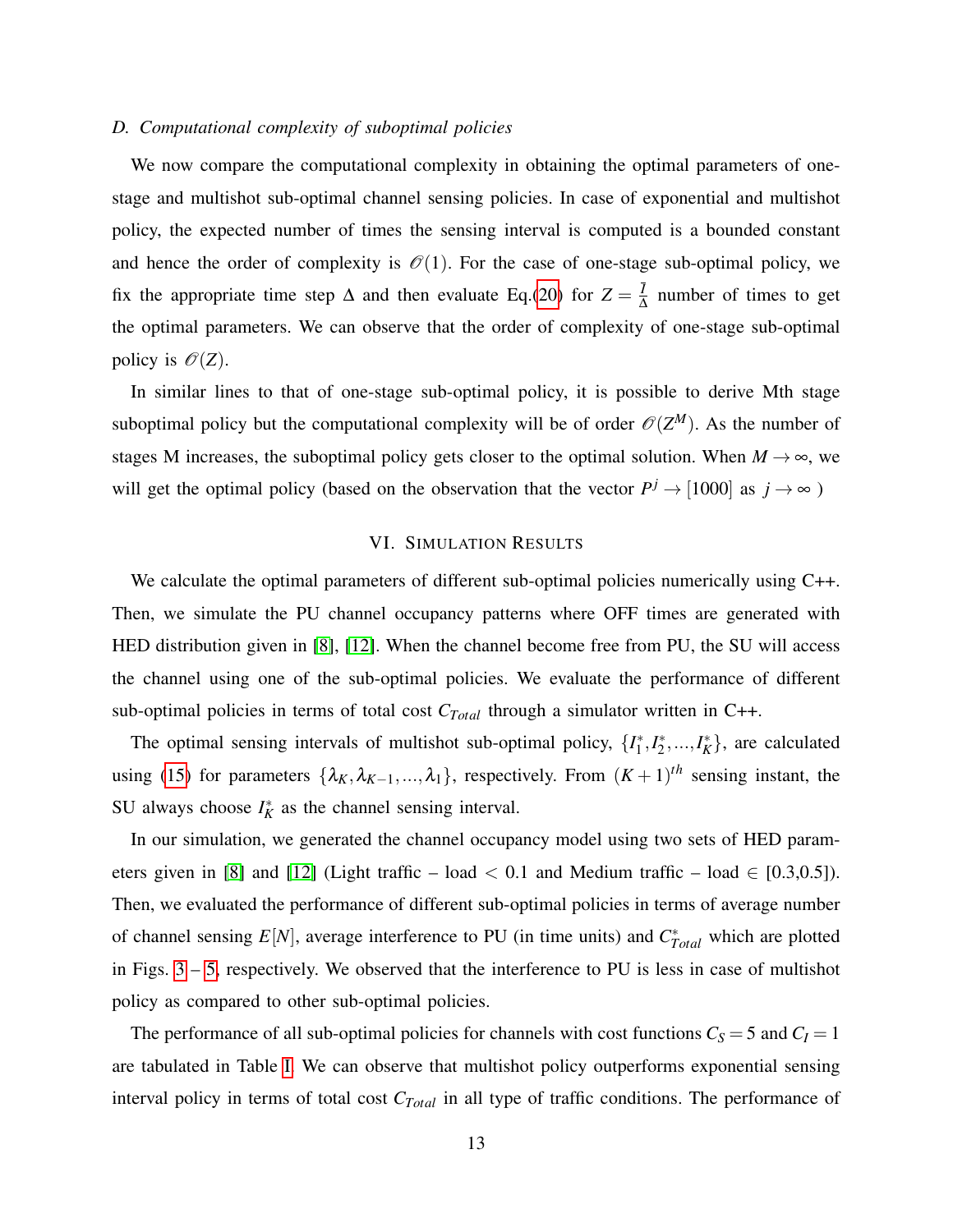<span id="page-13-0"></span>

Fig. 3: The average number of channel sensing  $E[N]$  for different sub-optimal policies against  $\omega$  with costs  $C_s = 1$ and  $C_I = 1$ .



Fig. 4: The average interference to PU (in time units) for different sub-optimal policies against ω with costs  $C_s = 1$  and  $C_I = 1$ .

sub-optimal policies also depends on channel's traffic conditions as well as costs *C<sup>S</sup>* and *C<sup>I</sup>* . For example, we observe from Fig. [5\(](#page-14-0)a) and Table [I](#page-14-1) that the cross-over point of *CTotal* for multishot and one-stage sub-optimal policies varies with change in costs.

In general, the proposed multishot policy outperforms one-stage sub-optimal policy when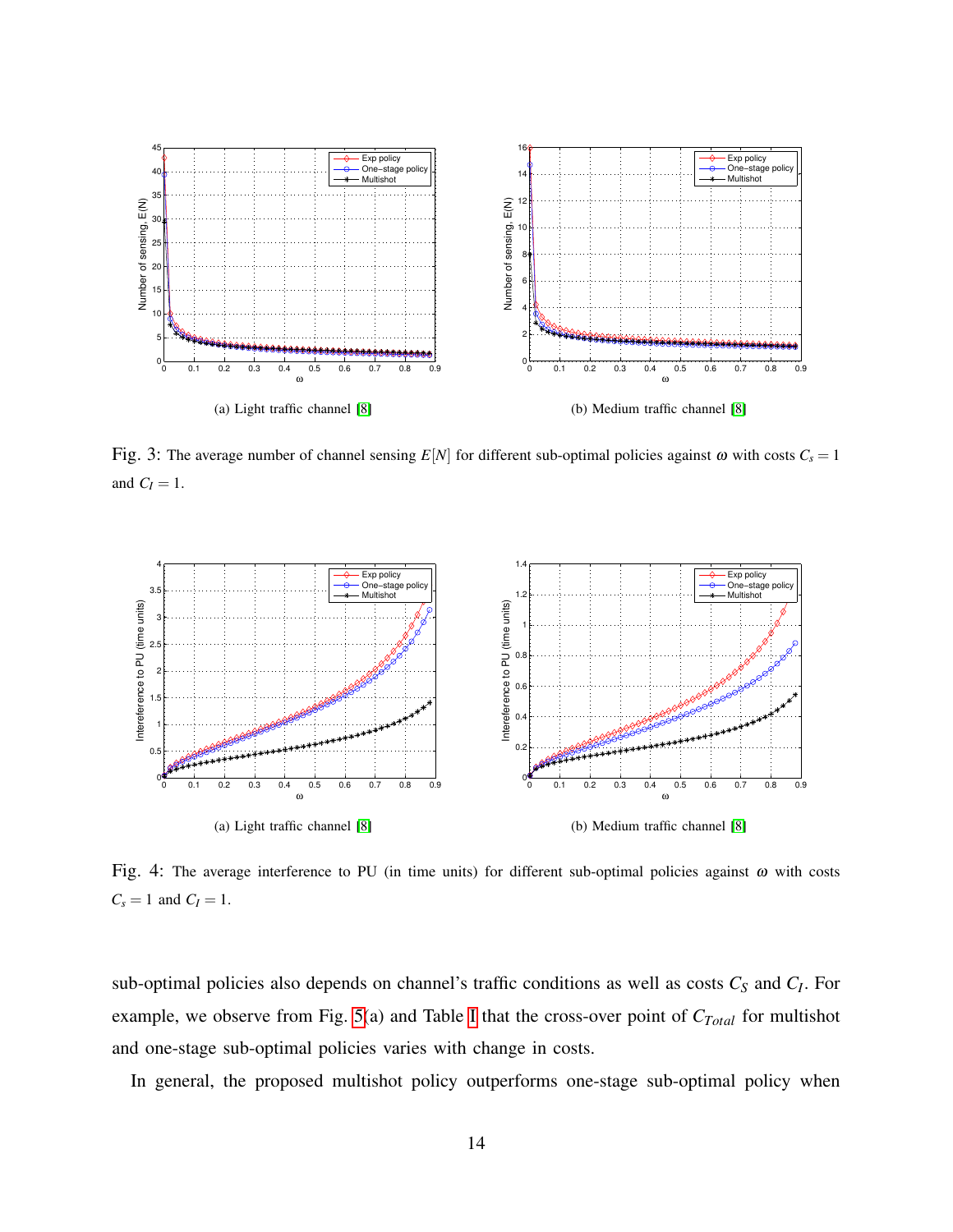<span id="page-14-0"></span>

Fig. 5: The average total cost  $C_{Total}$  for different sub-optimal policies against  $\omega$  with costs  $C_s = 1$  and  $C_I = 1$ .

<span id="page-14-1"></span>TABLE I: Average number of channel sensing, intereference to PU and the *CTotal* for costs  $C_S = 5 \& C_I = 1$ 

| <b>HED</b> Params  | Policy      | No.of.sensing, $E[N]$ |       |       |       | Interference           |                        |                        |                        | Total cost, $C_{Total}$ |       |       |       |
|--------------------|-------------|-----------------------|-------|-------|-------|------------------------|------------------------|------------------------|------------------------|-------------------------|-------|-------|-------|
|                    |             | $\omega = 0.1$        | 0.3   | 0.5   | 0.7   | $\omega = 0.1$         | 0.3                    | 0.5                    | 0.7                    | $\omega = 0.1$          | 0.3   | 0.5   | 0.7   |
| Light Traffic [8]  | Exponential | 2.778                 | 1.905 | 1.593 | 1.388 | $9.881 \times 10^{-1}$ | 1.941                  | 2.963                  | 4.529                  | 2.278                   | 4.217 | 5.463 | 6.217 |
|                    | One-stage   | 2.420                 | 1.604 | .346  | 1.193 | $9.371 \times 10^{-1}$ | 1.814                  | 2.651                  | 3.812                  | 2.054                   | 3.675 | 4.691 | 5.320 |
|                    | Multishot   | 2.684                 | 2.048 | 1.795 | 1.604 | $4.888 \times 10^{-1}$ | $8.616 \times 10^{-1}$ | 1.209                  | 1.668                  | 1.782                   | 3.674 | 5.092 | 6.116 |
| Medium Traffic [8] | Exponential | 1.634                 | .323  | 1.211 | 1.138 | $3.521 \times 10^{-1}$ | $6.918 \times 10^{-1}$ | 1.056                  | 1.613                  | 1.134                   | 2.468 | 3.556 | 4.468 |
|                    | One-stage   | 1.381                 | 1.137 | 1.072 | 1.038 | $3.017x10^{-1}$        | $5.594 \times 10^{-1}$ | $7.708 \times 10^{-1}$ | 1.022                  | $9.622 \times 10^{-1}$  | 2.098 | 3.065 | 3.941 |
|                    | Multishot   | 1.469                 | 1.245 | 1.148 | 1.076 | $1.915x10^{-1}$        | $3.231x10^{-1}$        | $4.600 \times 10^{-1}$ | $6.655 \times 10^{-1}$ | $9.068 \times 10^{-1}$  | 2.093 | 3.099 | 3.967 |
| 5-phase HED [12]   | Exponential | 2.912                 | 1.973 | 1.637 | 1.417 | 1.065                  | 2.093                  | 3.196                  | 4.880                  | 2.415                   | 4.425 | 5.691 | 6.424 |
|                    | One-stage   | 1.599                 | 1.319 | .226  | 1.167 | $5.015x10^{-1}$        | $8.035 \times 10^{-1}$ | 1.107                  | 1.555                  | 1.251                   | 2.541 | 3.619 | 4.554 |
|                    | Multishot   | 1.498                 | 1.250 | 1.176 | 1.129 | $5.065 \times 10^{-1}$ | $6.318 \times 10^{-1}$ | $9.506 \times 10^{-1}$ | 1.476                  | 1.205                   | 2.317 | 3.416 | 4.395 |

more weightage is given to reduce interference to PU. One-stage policy outperforms multishot policy if we give more importance to reduce the number of channel sensing <sup>[2](#page-14-2)</sup>. However, the major advantage of using multishot sub-optimal policy is that the complexity in calculating the parameters of one-stage policy is very high  $(\mathcal{O}(Z))$  as compared to multishot policy  $(\mathcal{O}(1))$ .

<span id="page-14-2"></span><sup>2</sup>The cross-over point of  $C_{Total}$  for multishot and one-stage policy varies with respect to  $C_S$ ,  $C_I$  and also HED parameters.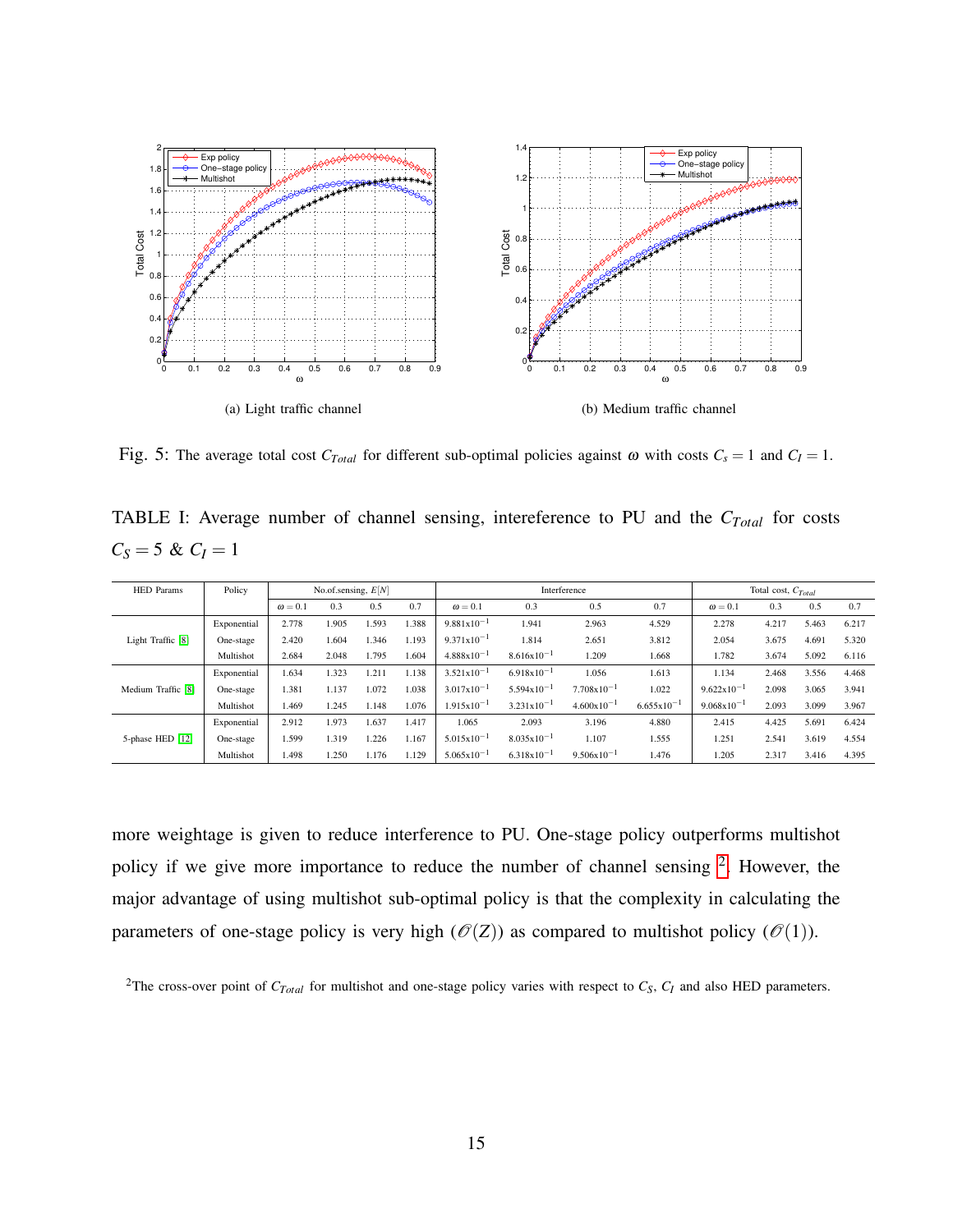#### VII. EFFECT OF SENSING PARAMETERS AND DELAYED OCCUPANCY

## <span id="page-15-0"></span>*A. Effect of delayed occupancy*

When the channel is busy due to transmission of PU, the SU has to periodically sense the channel for spectrum opportunity following a busy-period channel sensing strategy. As a result the SU cannot occupy the channel as soon as it is released by the PU resulting in the missed spectrum opportunity. We now account for the effect of the delayed channel occupancy by the SU on the sub-optimal channel sensing policies.

Let the random variable X denote the OFF time of the PU. Let the interval between the time the channel becomes free until it is sensed and occupied by the SU be denoted the random variable *M*. Let the *p.d.f* of *M* be denoted as  $f_M(m)$ . The residual channel idle time, after subtracting the missed opportunity, from the PU's OFF time still follows an HED distribution but with different phase probabilities as derived below. Then, the *p.d.f* of residual channel idle time, denoted as  $X^d$ , is calculated as

$$
f_{X^d}(x) = \int_{m=0}^{\infty} f_{X|M}(m) f_M(m) dm,
$$
  
\n
$$
= \int_{m=0}^{\infty} \sum_{i=1}^K \left\{ \frac{p_i e^{-\lambda_i m}}{\sum_{k=1}^K p_k e^{-\lambda_k m}} \lambda_i e^{-\lambda_i x} \right\} f_M(m) dm
$$
  
\n
$$
= \sum_{i=1}^K \lambda_i e^{-\lambda_i x} \int_{m=0}^{\infty} \frac{p_i e^{-\lambda_i m}}{\sum_{k=1}^K p_k e^{-\lambda_k m}} f_M(m) dm
$$
  
\n
$$
= \sum_{i=1}^K \lambda_i e^{-\lambda_i x} p_i^d
$$

<span id="page-15-2"></span>Thus the remaining channel idle time due to delayed occupancy *X d* follows HED, irrespective of SU's busy-period sensing interval mechanism, with same  $\{\lambda_i\}_{i=1}^K$  but with different phase probabilities  $\{p_i^d\}_{i=1}^K$ .<sup>[3](#page-15-1)</sup>

For example, we have considered exponential sensing interval policy with parameter  $\lambda$  for SU's busy-period sensing. As a result of memory-less property of exponential distribution, the missing opportunity due to delayed occupancy will also follows same exponential distribution,

<span id="page-15-1"></span><sup>&</sup>lt;sup>3</sup>In multi-channel scenario, the validity of assumption depends on sensing duration, channel sensing order, channel switch delay and transmit/receive mode switch delays (for half-duplex SU).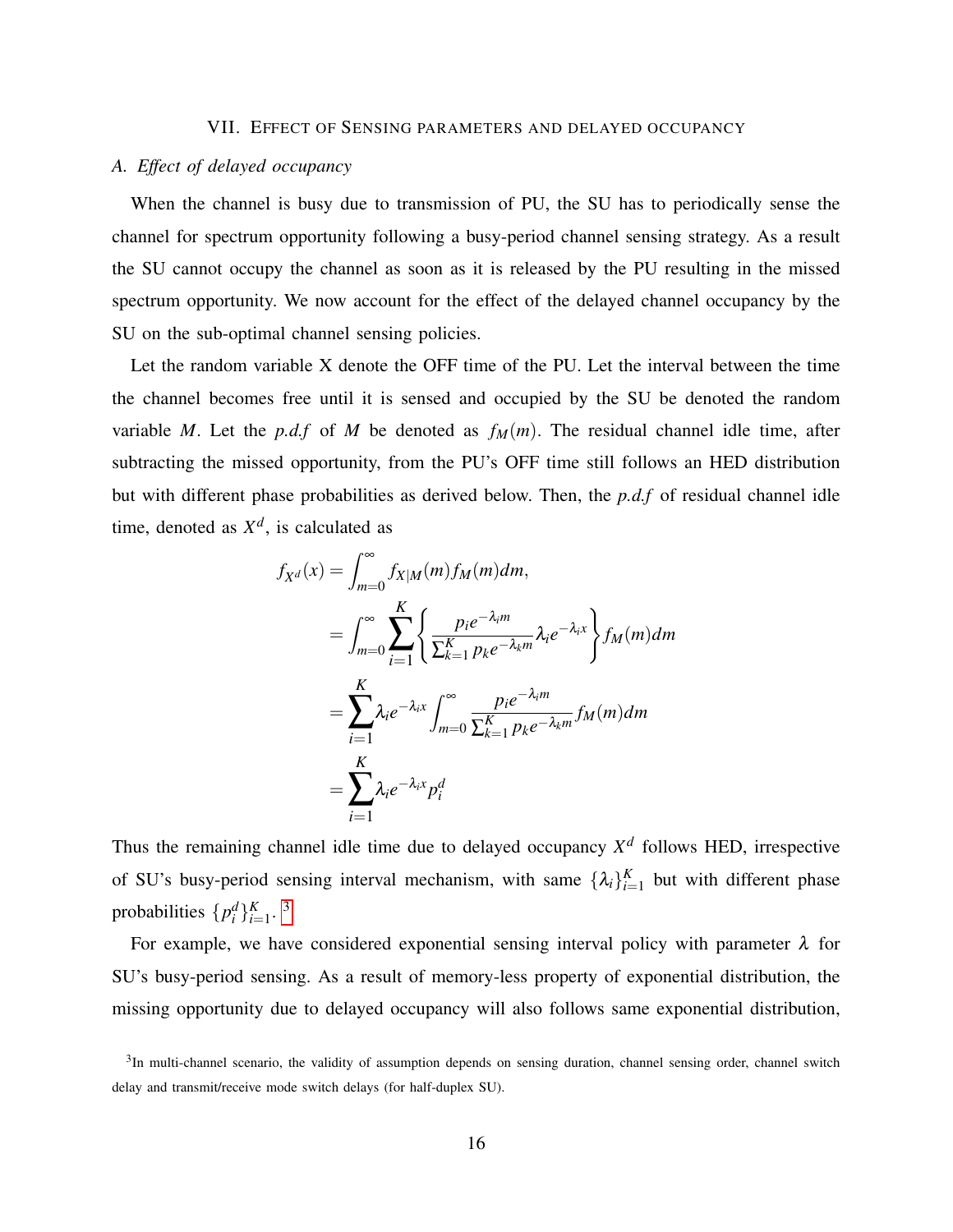<span id="page-16-0"></span>i.e.  $f_M(m) = \lambda e^{-\lambda x}$ . We have plotted the normalized throughput of SU against  $\omega$  for different values of  $\lambda$  in Fig. [6.](#page-16-0) The normalized throughput decreases with decrease in weightage factor for interference in total cost function. When the weightage for interference to PU decreases, we will have larger optimal sensing intervals  $I_i$  and hence lesser throughput due to interference with PU.



Fig. 6: Normalized throughput of secondary network for delayed occupancy (Multishot policy) with  $C_S = 5$  and  $C_I = 1$ . HED parameters are given in [\[8\]](#page-19-4).

# *B. Effect of sensing error and sensing duration*

Two important parameters that affect the performance of channel sensing are (i) probability of detection  $P_d$  and (ii) probability of false alarm  $P_f$  which are defined as,

$$
P_d = Pr(CH_{sensed} = Busy|CH = Busy)
$$
  

$$
P_f = Pr(CH_{sensed} = Busy|CH = Idle)
$$

The probability of false alarm  $P_f$  can be expressed in terms of  $P_d$ , channel sensing time  $T_{sense}$ and signal-to-noise ratio (SNR)  $\zeta$  of complex valued PU signal as [\[3\]](#page-18-2)

$$
P_f = Q(\sqrt{2\zeta + 1}Q^{-1}(P_d) + \sqrt{T_{sense}f_s}\zeta)
$$
\n(21)

where  $Q(.)$  is the tail probability of standard normal distribution,  $f_s$  is the sampling frequency. The target probability of signal detection  $P_d$  is usually set by regulatory bodies to avoid interference to PU. For example, IEEE 802.22 WRAN working group sets the target  $P_d = 0.9$  in the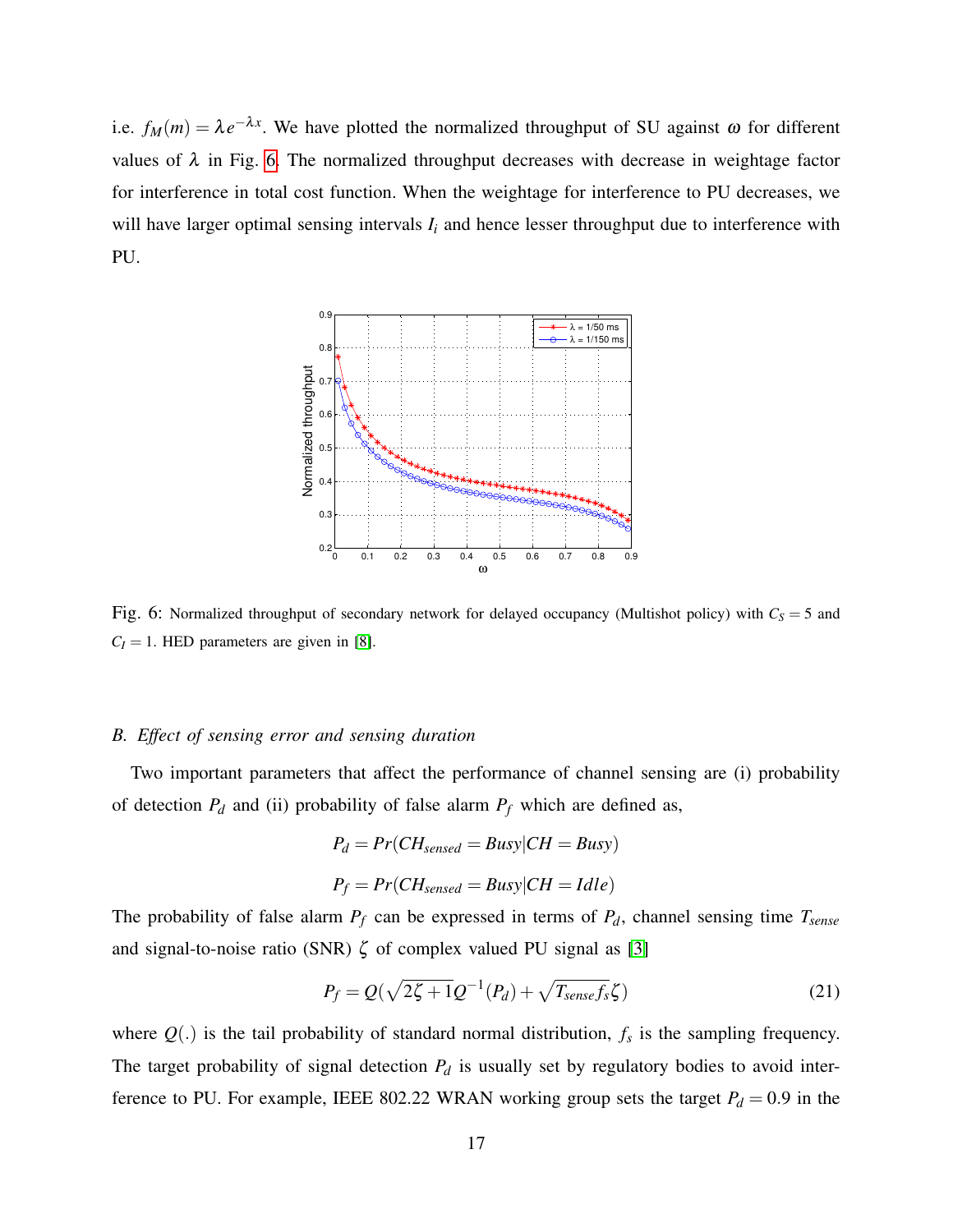worst-case scenario of  $\zeta = -20$  dB. Thus with received SNR  $\zeta$  and target  $P_d$ , we can calculate false alarm  $P_f$  for different values of  $T_{sense}$ .

The channel sensing error can be included in the cost function  $V_j^*(T_j)$  give by equation [11](#page-6-1) of stochastic dynamic programming framework as

$$
V_j^*(T_j) = \min_{I_{j+1} \ge 0} \{ C_j(I_{j+1}) + \gamma_j(I_{j+1})(1 - P_f) V_{j+1}^*(T_{j+1}) \},
$$
\n(22)

Note that the probability of detection  $P_d$  and other channel sensing parameters are indirectly captured by  $P_f$  as shown in [\(21\)](#page-15-2). We have evaluated the performance of our proposed multishot policy for different values of *P<sup>f</sup>* , i.e. for different channel sensing duration *Tsense*, for a fixed  $P_d = 0.9$ ,  $\zeta = -20$  dB, and  $f_s = 20$  MHz. Whenever the channel is sensed busy (either due to PU reappearance or false alarm), SU follows busy-period sensing interval policy till the channel is sensed idle and revert back to multishot policy (restarts from  $I_1^*$ )  $j_1^*$ ) after regaining the channel. In our simulation, we have assumed exponential policy with parameter  $\lambda = 1/10$ *ms* as SU's busy-period sensing interval policy.

We have also incorporated channel sensing duration *Tsense* which is a function of *P<sup>f</sup>* . The normalized throughput of SU for varying channel load condition is plotted against *P<sup>f</sup>* in Fig. [7\(](#page-18-4)a) for  $\omega = 0.5$ . We can observe that the normalized throughput decreases with increase in  $P_f$ . However, we didn't observe much difference in normalized throughput with respect to different channel loads. The reason being that the normalized throughput is measured as the fraction of time SU uses the channel idle time for packet transmission. Similarly, the normalized throughput is plotted against  $\omega$  for a fixed  $P_f = 0.02$  in Fig. [7\(](#page-18-4)b).

We now discuss the effect of finite channel sensing duration on the total cost function of various sub-optimal policies. Any optimal (even sub optimal) solution would choose sensing interval *I<sup>i</sup>* that are much larger than the sensing duration *Tsense*. Else the fraction of time spent on sensing will be a large overhead. Under this condition, the sensing duration has minimal impact on our total cost. Our total cost *CTotal* depends on the number of sensing made and the interference to PU. Finite sensing duration adds a small constant to the successive sensing interval chosen, and slowly drifts the sensing points as compared to the ideal case of "Zero sensing duration". If *N* is the expected number of sensing done in ideal case , with finite sensing duration case it will be around " $N-1$ ". Therefore the error involved in total sensing cost is just of the order *CS*.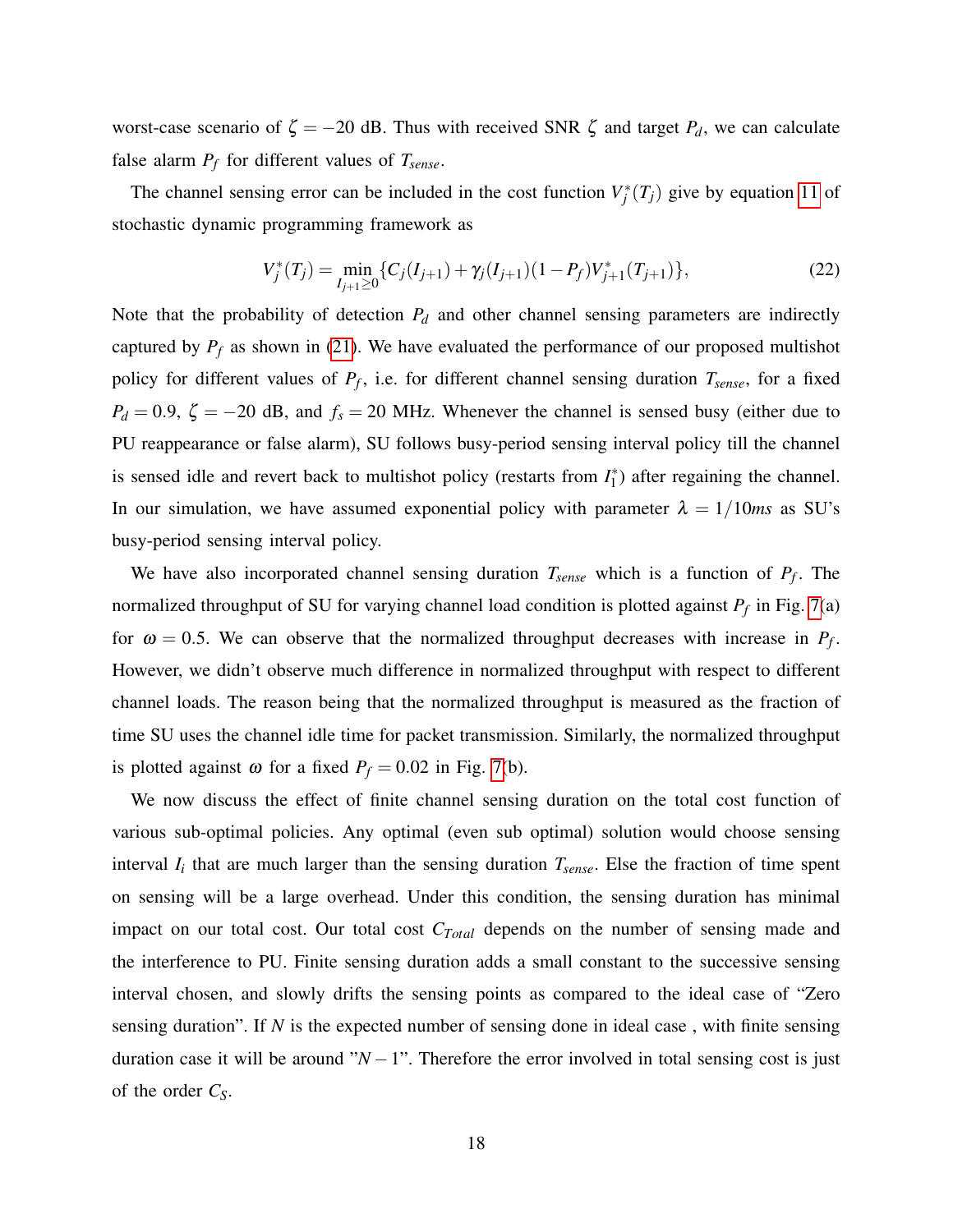<span id="page-18-4"></span>

Fig. 7: Normalized throughput of secondary network (Multishot policy) with  $C_S = 5$  and  $C_I = 1$ .

# VIII. CONCLUSION

<span id="page-18-3"></span>In this paper, we have considered optimal channel sensing policies for channels with heavytailed idle time distribution, which are modeled as HED. We have shown that the periodic sensing is not optimal when channel's traffic deviates from the exponential distribution. The optimization problem, with an objective to minimize the number of SU's channel sensing and SU's interference to PU, is formulated. The structure of optimal solution is deduced through the MDP and dynamic programming framework. By showing that the state and action space of MDP are continuous, we proposes sub-optimal channel sensing interval policy called 'Multishot sensing interval policy' that minimizes the cost for sensing and interference to PU. Finally, we have compared the performance of our proposed Multishot sensing interval policy with other existing sub-optimal policies in literature for various channel traffic conditions.

#### **REFERENCES**

- <span id="page-18-0"></span>[1] Cormio, C., Chowdhury K. R.: 'A survey on MAC protocols for cognitive radio networks', *Ad Hoc Networks*, 2009, 7, (7), pp.1315–1329.
- <span id="page-18-1"></span>[2] Liang, Y. C., Zeng, Y., Peh, E. C. Y., Hoang, A. T.: 'A Sensing-Throughput Tradeoff for Cognitive Radio Networks', *IEEE Trans.on Wireless communication*, 2008, 7, (4), pp.1326–1337.
- <span id="page-18-2"></span>[3] Pei, Y., Liang, Y.-C., Teh, K., Li, K. H.: 'Energy-efficient design of sequential channel sensing in cognitive radio networks: Optimal sensing strategy, power allocation, and sensing order', *IEEE Jour. Sel. Areas Communication*, 2011, 29, (8), pp.1648– 1659.